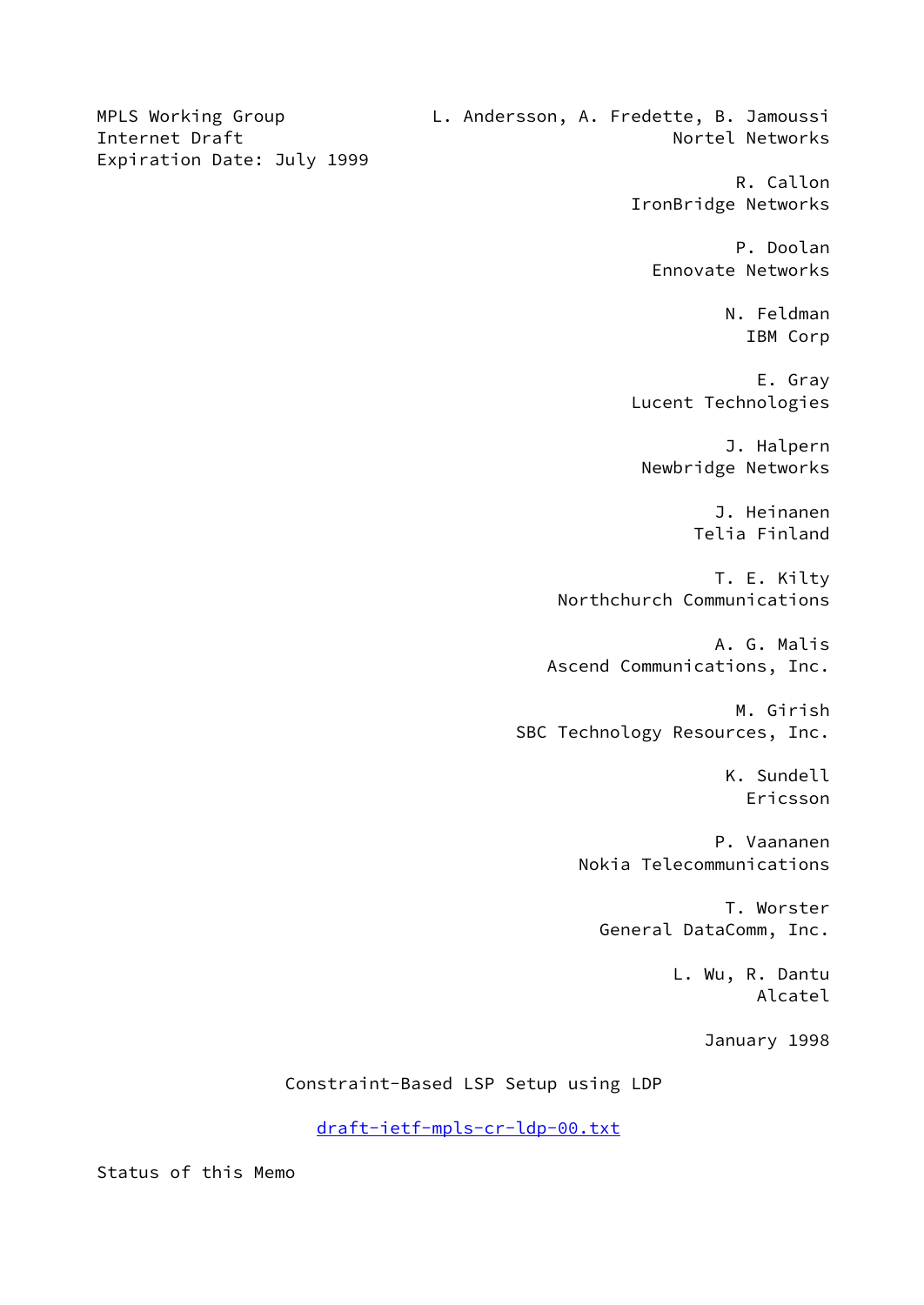| Jamoussi, et. al. | January 26, 1999 | [Page 1] |
|-------------------|------------------|----------|
|-------------------|------------------|----------|

 $CR-LDP$  Specification  $-2$  -  $\qquad$  Exp. Apr 1999

 documents of the Internet Engineering Task Force (IETF), its areas, and its working groups. Note that other groups may also distribute working documents as Internet-Drafts.

 Internet-Drafts are draft documents valid for a maximum of six months and may be updated, replaced, or obsoleted by other documents at any time. It is inappropriate to use Internet-Drafts as reference material or to cite them other than as "work in progress."

 To learn the current status of any Internet-Draft, please check the "1id-abstracts.txt" listing contained in the Internet-Drafts Shadow Directories on ftp.is.co.za (Africa), nic.nordu.net (Europe), munnari.oz.au (Pacific Rim), ftp.ietf.org (US East Coast), or ftp.isi.edu (US West Coast).

## Abstract

 Label Distribution Protocol (LDP) is defined in [\[LDP](#page-23-0)] for distribution of labels inside one MPLS domain. One of the most important services that may be offered using MPLS in general and LDP in particular is support for constraint-based routing of traffic across the routed network. Constraint-based routing offers the opportunity to extend the information used to setup paths beyond what is available for the routing protocol. For instance, an LSP can be setup based on an explicit route constraint, a Service Class (SC) constraint, or both. Constraint-based routing (CR) and Traffic Engineering requirements have been proposed by [\[FRAME](#page-23-1)], [\[ARCH](#page-23-2)] and [\[TER](#page-23-3)]. These requirements may be met by extending LDP for support of constraint-based routed label switched paths (CRLSPs). Other uses exist for CRLSPs as well ([[VPN1\]](#page-23-4) and [\[VPN2](#page-23-5)]).

 This draft specifies mechanisms and TLVs for support of CRLSPs using LDP. The Explicit Route object and procedures are extracted from  $[ER]$ .

## <span id="page-1-0"></span>[1](#page-1-0). Introduction

 The need for constraint-based routing (CR) in MPLS has been explored elsewhere  $[ARCH]$  $[ARCH]$ ,  $[FRAME]$  $[FRAME]$ , and  $[TER]$  $[TER]$ . Explicit routing is a subset of the more general constraint-based routing function. At the MPLS WG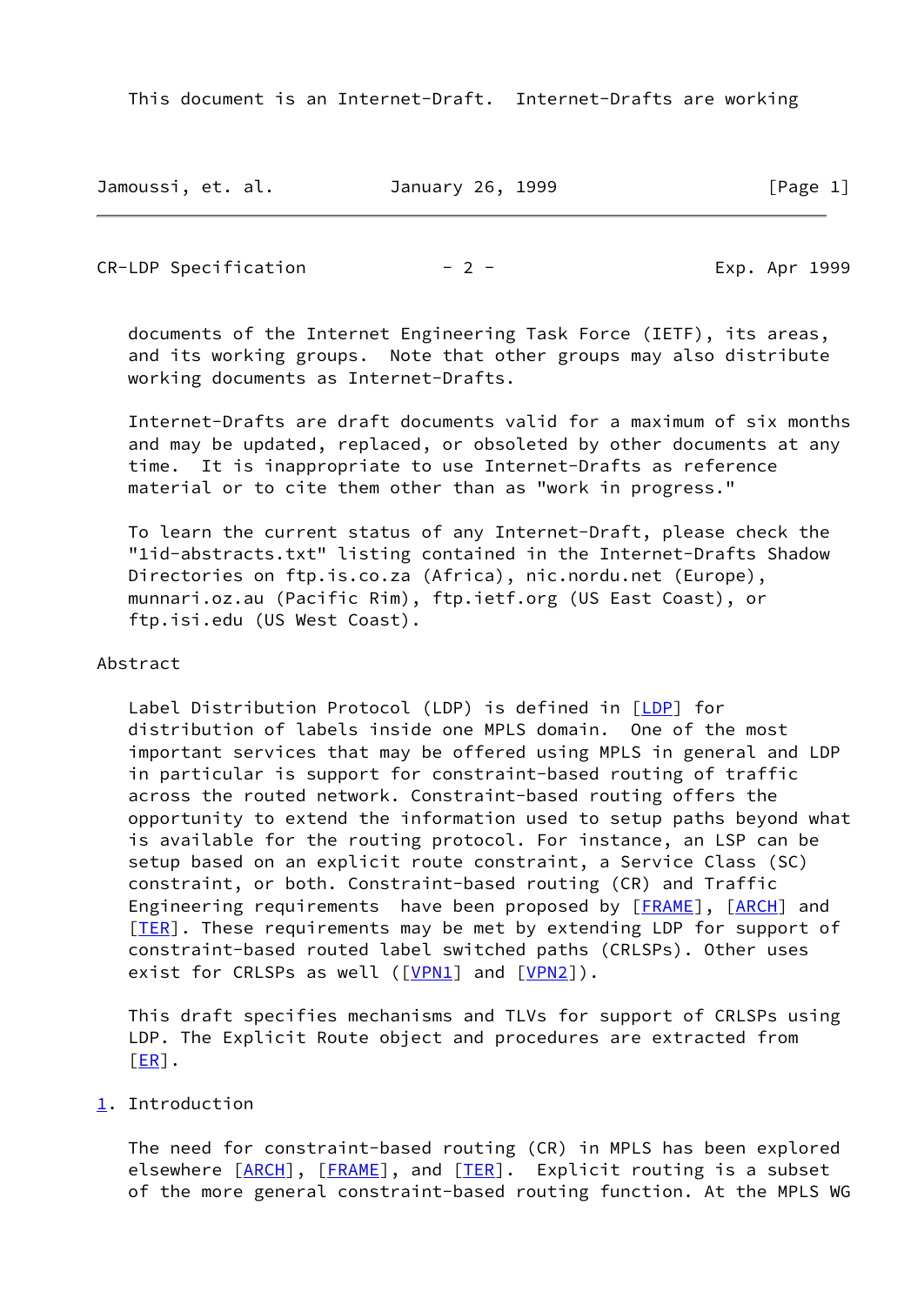meeting held during the Washington IETF there was consensus that LDP should support explicit routing of LSPs with provision for indication of associated (forwarding) priority. In the Chicago meeting, the decision was made that support for explicit path setup in LDP will be moved to a separate document. This document provides that support. We propose an end-to-end setup mechanism of a constraint-based routed LSP (CRLSP) initiated by the ingress LSR. We also specify mechanisms to provide means for reservation of resources for the explicitly routed LSP.

We introduce TLVs and procedures that provide support for:

| Jamoussi, et. al. | January 26, 1999 | [Page 2] |
|-------------------|------------------|----------|
|                   |                  |          |

CR-LDP Specification  $-3$  - Exp. Apr 1999

- Strict and Loose Explicit Routing

- Specification of Service Class
- Specification of Traffic Parameters
- Route Pinning
- CRLSP bumping though setup/holding priority
- Handling Failures

#### <span id="page-2-0"></span>[2](#page-2-0). CRLSP Overview

CRLSP over LDP Specification is designed with several goals in mind:

 1. Meet the requirements outlined in [\[TER](#page-23-3)] for performing traffic engineering and provide a solid foundation for performing more general constrain-based routing.

 2. Build on already specified functionality that meets the requirements whenever possible. Hence, this specifications is based on [\[LDP](#page-23-0)] and the Explicit Route object and procedures defined in [[ER\]](#page-23-6).

3. Keep the solution simple and tractable.

 In this document, support for unidirectional point-to-point CRLSPs is specified. Support for point-to-multipoint, multipoint-to-point, is for further study (FFS).

 Support for explicitly routed LSPs in this specification depends on the following minimal LDP behaviors as specified in  $[LDP]$  $[LDP]$ :

- Basic and/or Extended Discovery Mechanisms.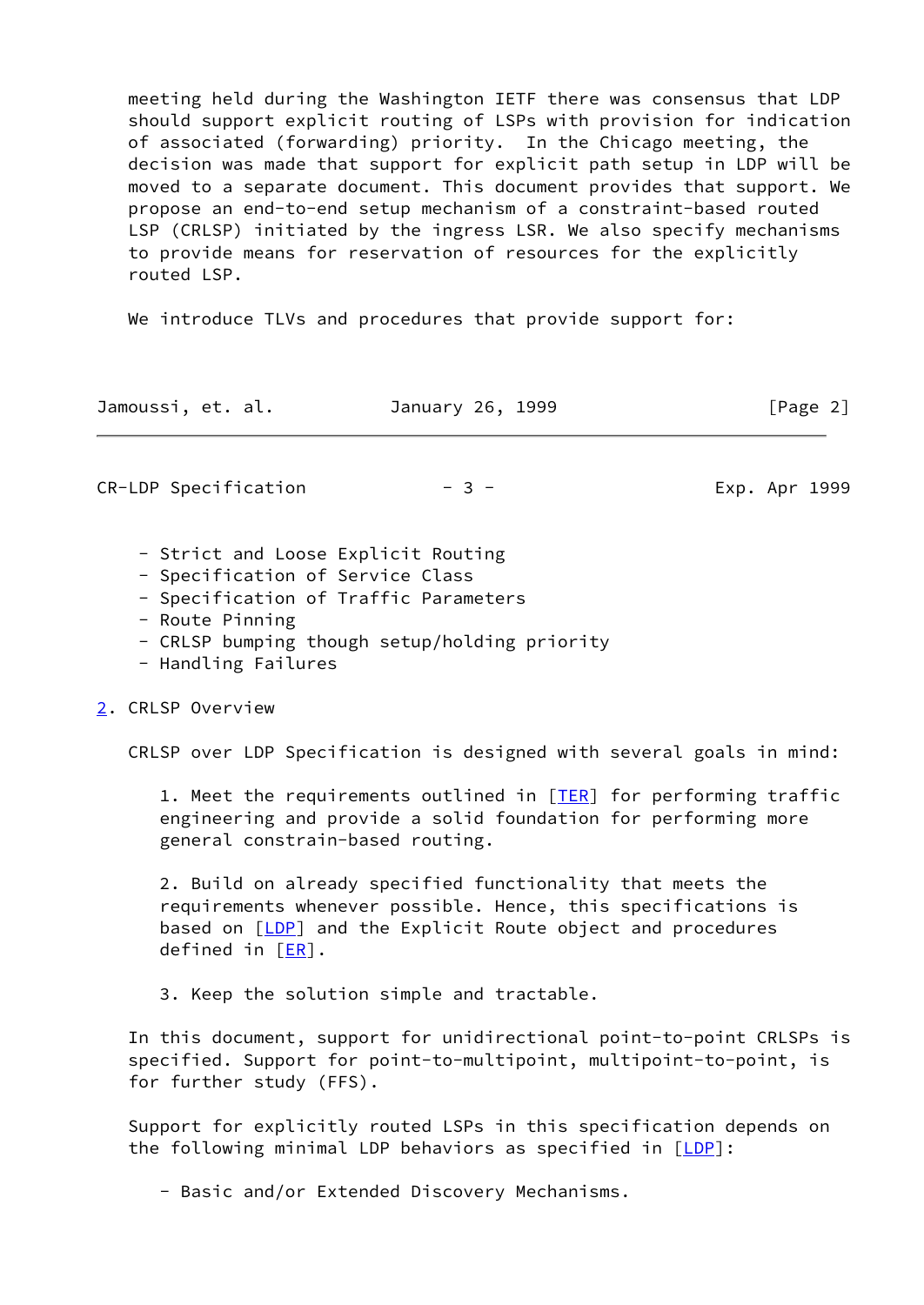- Use the Label Request Message defined in [[LDP](#page-23-0)] in downstream on demand label advertisement mode with ordered control.

- Use the Label Mapping Message defined in [[LDP](#page-23-0)] in downstream on demand mode with ordered control.

- Use the Notification Message defined in  $[LDP]$  $[LDP]$ .

- Use the Withdraw and Release Messages defined in [[LDP](#page-23-0)].

 - Loop detection (in the case of loosely routed segments of a CRLSP) mechanisms.

 In addition, the following functionality is added to what's defined in [[LDP\]](#page-23-0):

 - The Label Request Message used to setup a CRLSP includes a CR- TLV based on the path vector defined in [[ER\]](#page-23-6) and specified in [Section 4](#page-5-0) of this document.

| Jamoussi, et. al. | January 26, 1999 | [Page 3] |
|-------------------|------------------|----------|
|-------------------|------------------|----------|

CR-LDP Specification  $-4$  - The Exp. Apr 1999

 - An LSR implicitly infers ordered control from the existence of a CR-TLV in the Label Request Message. This means that the LSR can still be configured for independent control for LSPs established as a result of dynamic routing. However, when a Label Request Message includes a CR TLV, then ordered control is used to setup the CRLSP. Note that this is also true for the loosely routed parts of a CRLSP.

 - Traffic Parameters TLVs may optionally be carried in the Label Request Message to specify the CRLSP traffic characteristics.

 - New status codes are defined to handle error notification for failure of established paths specified in the CR-TLV.

 Examples of CRLSP establishment are given in Appendix A to illustrate how the mechanisms described in this draft work.

<span id="page-3-0"></span>[3](#page-3-0). Required Messages and TLVs

Any Messages, TLVs, and procedures not defined explicitly in this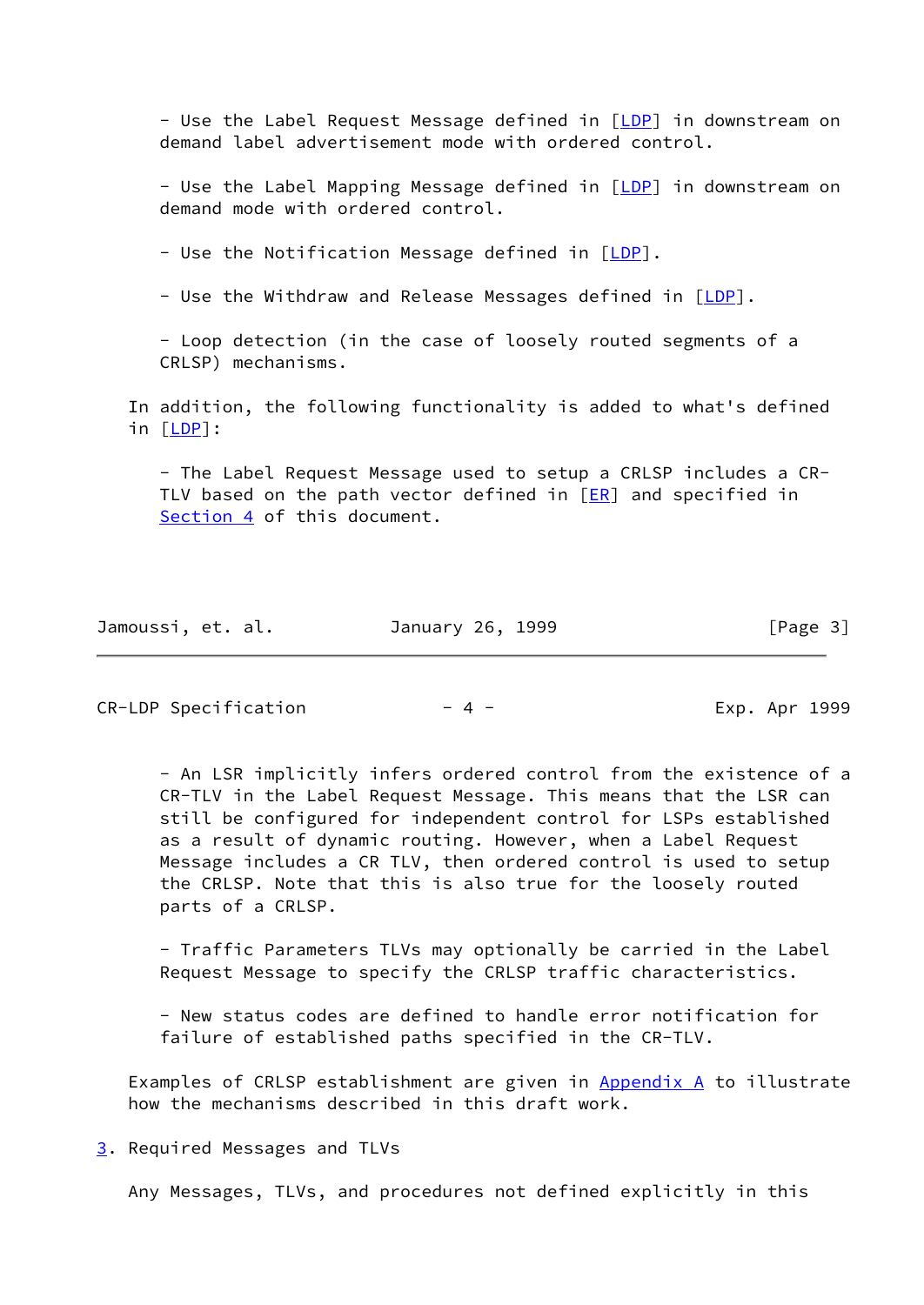document are defined in the [\[LDP](#page-23-0)] Specification. The following subsections are meant as a cross reference to the [[LDP](#page-23-0)] document and indication of additional functionality beyond what's defined in [\[LDP](#page-23-0)] where necessary.

<span id="page-4-0"></span>[3.1](#page-4-0) Label Request Message

The Label Request Message is as defined in 3.5.8 of  $[LDP]$  $[LDP]$  with the following modifications (required only if the CR-TLV is included in the Label Request Message):

 - Only a single FEC-TLV may be included in the Label Request Message.

 - The Optional Parameters TLV includes the definition of the Constraint-based TLV specified in [Section 4](#page-5-0) and the Traffic Parameters TLV specified in **Section 5.** 

 - The Procedures to handle the Label Request are augmented by the procedures for processing of the CR-TLV as defined in [Section 4](#page-5-0).

 - The Procedures to handle Service Classes are defined in Section 5.

<span id="page-4-1"></span>[3.2](#page-4-1) Label Mapping Message

The Label Mapping Message is as defined in 3.5.7 of  $[LDP]$  $[LDP]$  with the following modifications:

 - Only a single Label-TLV may be included in the Label Mapping Message.

| Jamoussi, et. al. | January 26, 1999 | [Page 4] |
|-------------------|------------------|----------|
|-------------------|------------------|----------|

CR-LDP Specification  $-5$  - The Exp. Apr 1999

 - The FEC-Label Mapping TLV does not include any of the optional TLVs.

 - The Label Mapping Message Procedures are limited to downstream on demand ordered control mode of mapping.

 A Mapping message is transmitted by a downstream LSR to an upstream LSR under one of the following conditions:

1. The LSR is the egress end of the CRLSP and an upstream mapping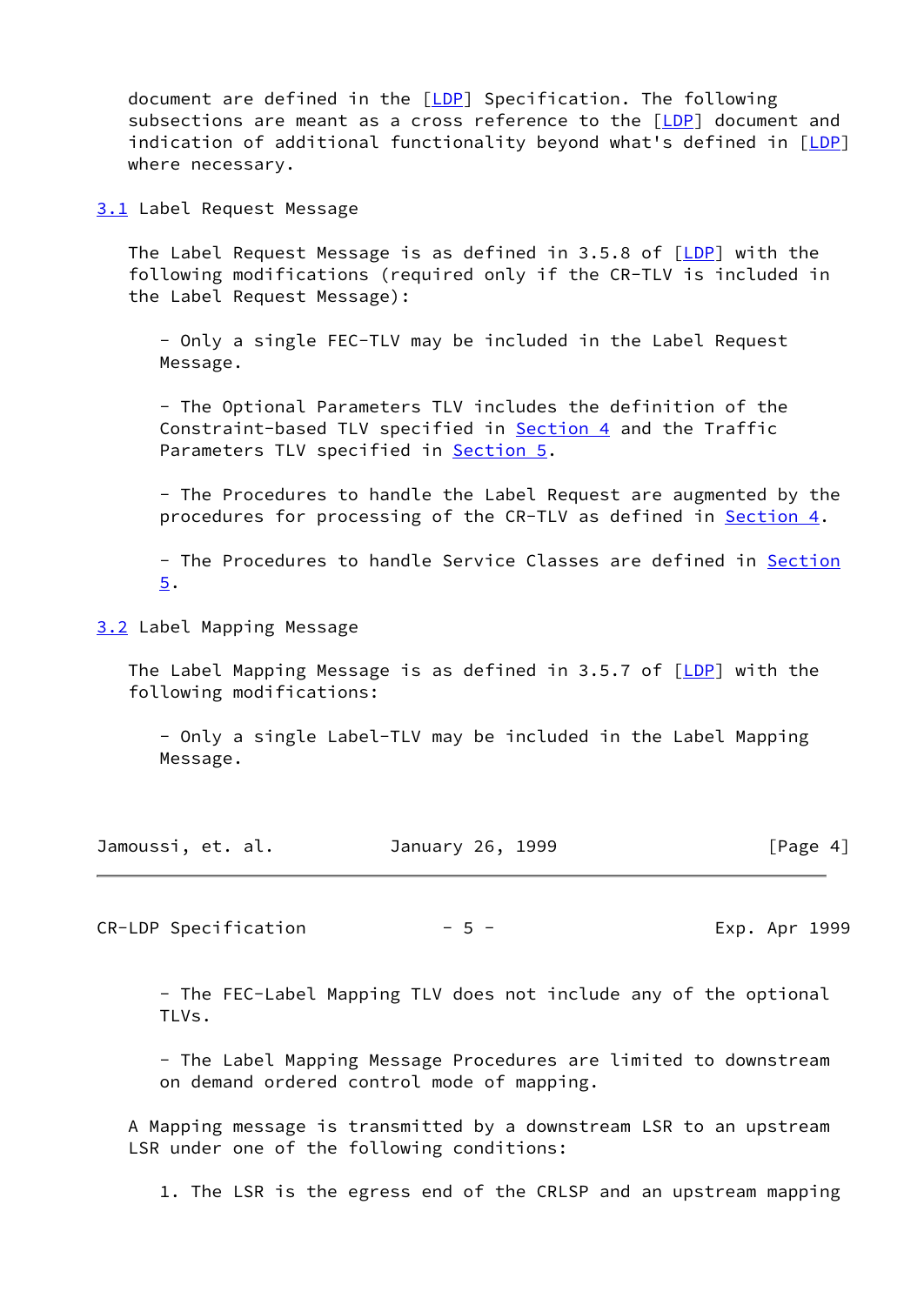has been requested.

 2. The LSR received a mapping from its downstream next hop LSR for an CRLSP for which an upstream request is still pending.

### <span id="page-5-1"></span>[3.3](#page-5-1). Notification Message

The Notification message is as defined in Section 3.5.1 of  $[LDP]$  $[LDP]$  and the Status TLV encoding is as defined in Section 3.4.7 of  $[LDP]$  $[LDP]$  $[LDP]$ .

 Establishment of an Explicitly Routed LSP may fail for a variety of reasons. All such failures are considered advisory conditions and they are signaled by the Notification Message.

 Notification messages carry Status TLVs to specify events being signaled. New status codes are defined in [Section 4.8.3](#page-16-0) to signal error notifications associated with the establishment of a CRLSP and the processing of the CR-TLV.

<span id="page-5-0"></span>[4](#page-5-0). Constraint-based Routing TLV

Label Request Messages defined in  $[LDP]$  $[LDP]$  $[LDP]$  optionally carry the Constraint-based Routing TLV (CR-TLV) based on the path vector defined in  $[ER]$  $[ER]$  and described in this section of the specification. The inclusion of the CR TLV in the Label Request Message indicates the path to be taken in the network even if normal routing indicates otherwise.

The format of the CR-TLV is described below.

<span id="page-5-2"></span>[4.1](#page-5-2) CR-TLV

 The CR-TLV is an object that specifies the path to be taken by the LSP being established. In addition, the CR-TLV may also include the the Service Class (SC) constraints associated with the LSP, a setup and a holding priority used for path bumping, and an LSP pinning request flag. Reserved bits in the CR-TLV allow for the specification of other LSP attributes in the future. If the reserved bits are exhausted, additional TLVs may be specified to allow for the indication of other LSP attributes during the CRLSP setup.

| Jamoussi, et. al. | January 26, 1999 | [Page 5] |
|-------------------|------------------|----------|
|-------------------|------------------|----------|

 $CR-LDP$  Specification  $-6$  -  $-$  Exp. Apr 1999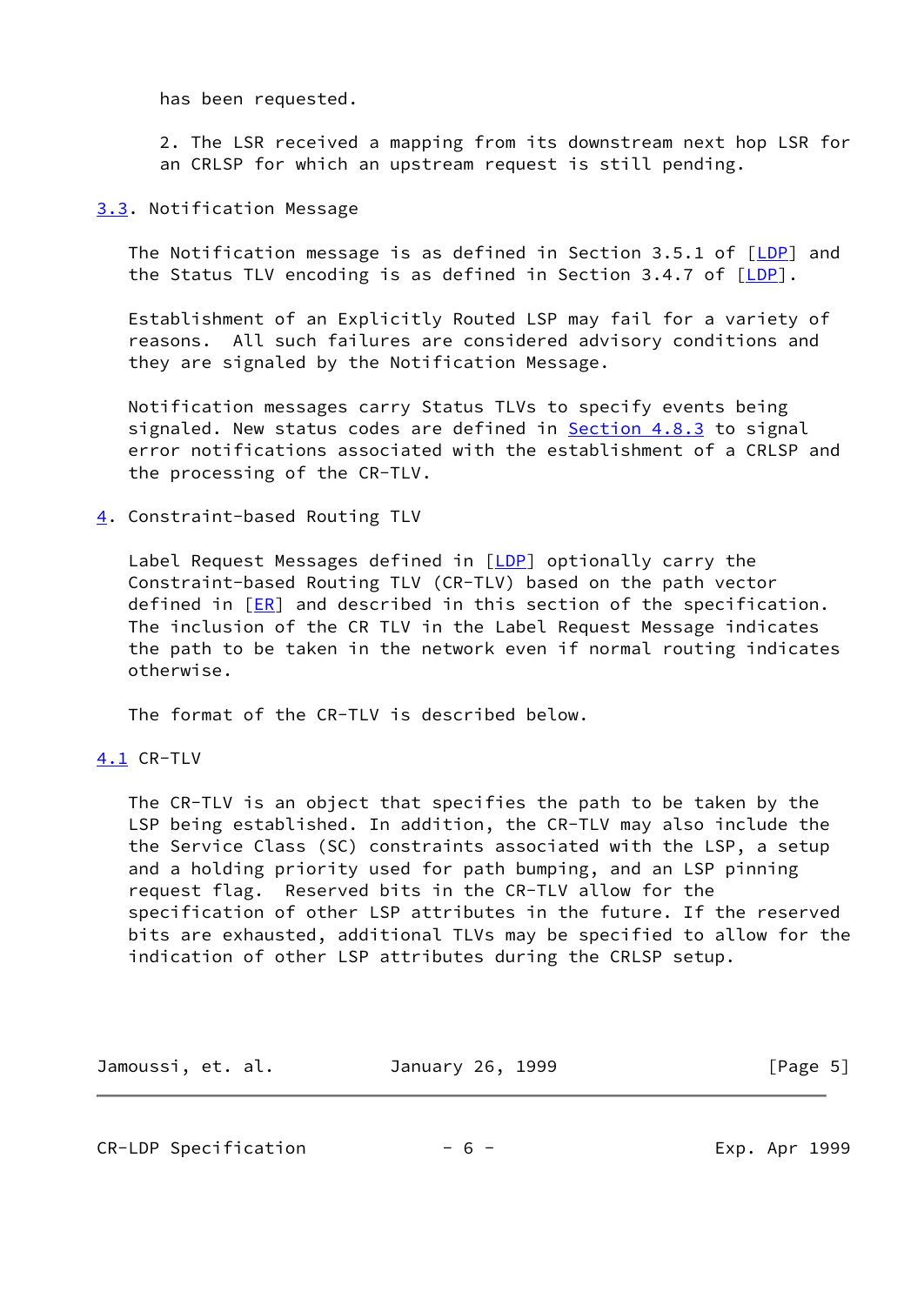0 1 2 3 0 1 2 3 4 5 6 7 8 9 0 1 2 3 4 5 6 7 8 9 0 1 2 3 4 5 6 7 8 9 0 1 +-+-+-+-+-+-+-+-+-+-+-+-+-+-+-+-+-+-+-+-+-+-+-+-+-+-+-+-+-+-+-+-+ |U|F| CR-TLV (0x0800) | Length | +-+-+-+-+-+-+-+-+-+-+-+-+-+-+-+-+-+-+-+-+-+-+-+-+-+-+-+-+-+-+-+-+ Reserved | Reserved | SC |P| Hp | Sp | +-+-+-+-+-+-+-+-+-+-+-+-+-+-+-+-+-+-+-+-+-+-+-+-+-+-+-+-+-+-+-+-+ ER-Hop TLV 1 +-+-+-+-+-+-+-+-+-+-+-+-+-+-+-+-+-+-+-+-+-+-+-+-+-+-+-+-+-+-+-+-+ ER-Hop TLV 2 +-+-+-+-+-+-+-+-+-+-+-+-+-+-+-+-+-+-+-+-+-+-+-+-+-+-+-+-+-+-+-+-+ ~ ............ ~ +-+-+-+-+-+-+-+-+-+-+-+-+-+-+-+-+-+-+-+-+-+-+-+-+-+-+-+-+-+-+-+-+ ER-Hop TLV n +-+-+-+-+-+-+-+-+-+-+-+-+-+-+-+-+-+-+-+-+-+-+-+-+-+-+-+-+-+-+-+-+

## U bit

 Unknown TLV bit. Upon receipt of an unknown TLV, if clear (=0), a notification must be returned to the message originator and the entire message must be ignored; if set (=1), the unknown TLV is silently ignored and the rest of the message is processed as if the unknown TLV did not exist.

## F bit

 Forward unknown TLV bit. This bit only applies when the U bit is set and the LDP message containing the unknown TLV is to be forwarded. If clear (=0), the unknown TLV is not forwarded with the containing message; if set (=1), the unknown TLV is forwarded with the containing message.

## Type

 A two byte field carrying the value of the CR-TLV type which is 0x800.

#### Length

Specifies the length of the value field in bytes.

#### Reserved

 This field is reserved. It must be set to zero on transmission and must be ignored on receipt. We expect to use these fields for carrying information that support other constrain-based routing information.

## P bit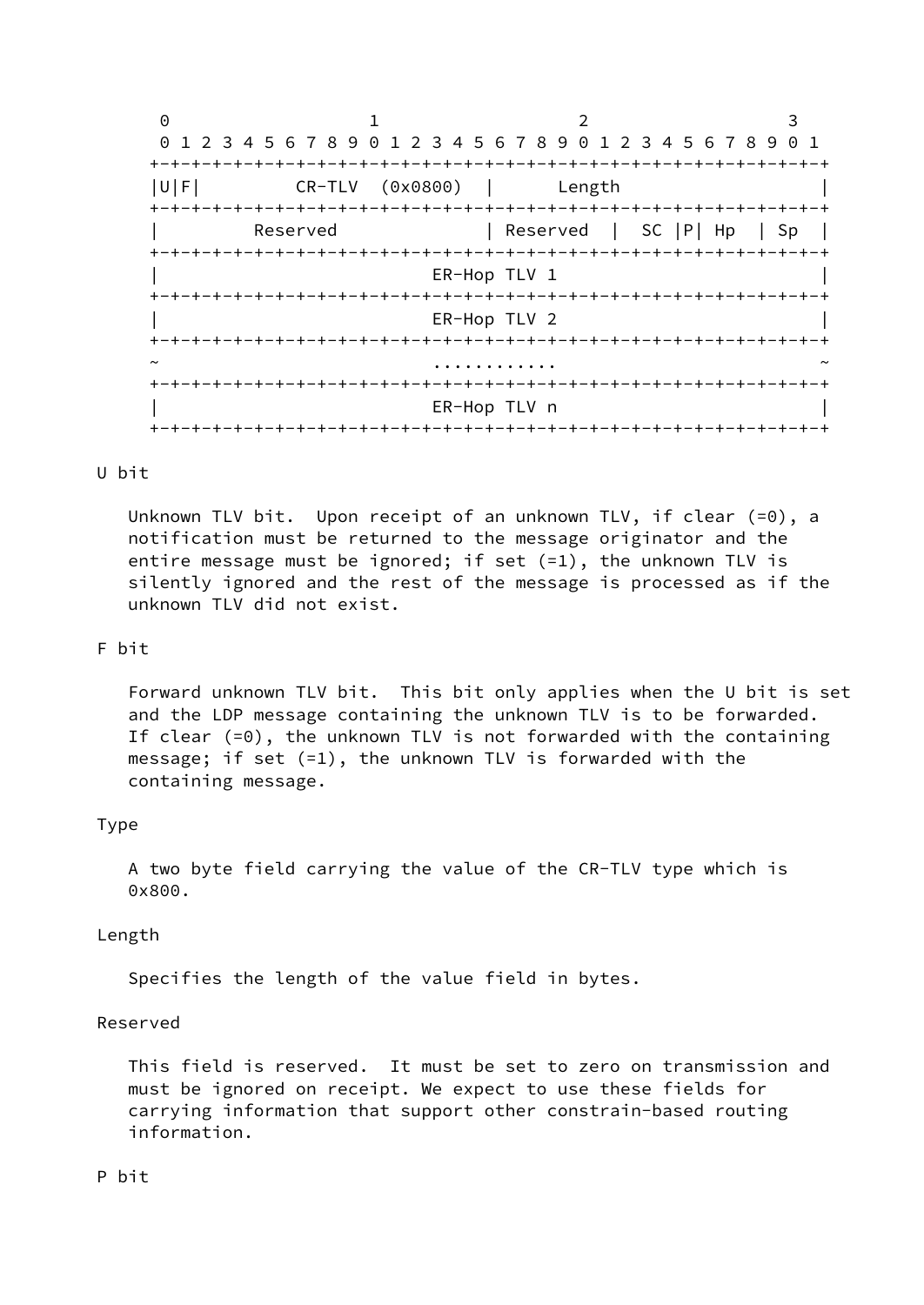# $CR-LDP$  Specification  $- 7 - 2$  Exp. Apr 1999

When set indicates that the loosely routed segments must remain pinned-down. CRLSP must be rerouted only when adjacency is lost along the segment. When not set, it indicates that the loose segment is not pinned down and must be changed to match the underlying hop by-hop path.

# SC

 The SC Field is used to specify the Service Class of the CRLSP. This field allows for the definition of up to 8 different Service Classes. Currently, Three Service Classes are defined: Best Effort (0), Throughput Sensitive (1), and Delay Sensitive (2) Service Classes. These SCs are further defined in Section 5.

## Sp

 A SetupPriority of value zero (0) is the priority assigned to the most important path. It is referred to as the highest priority. Four (4) is the priority for the least important path. The higher the setup priority, the more paths CR-LDP can bump to set up the path. The default value is 2. Values 5, 6, and 7 are reserved.

### Hp

 A HoldingPriority of value zero (0) is the priority assigned to the most important path. It is referred to as the highest priority. Four (4) is the priority for the least important path. The higher the holding priority, the less likely it is for CR-LDP to reallocate its bandwidth to a new path. The default value is 2. Values 5, 6, and 7 are reserved.

## <span id="page-7-0"></span>[4.1.1](#page-7-0) Setup and holding priorities

 CR-LDP signals the resources required by a path on each hop of the route. If a route with sufficient resources can not be found, existing paths may be rerouted to reallocate resources to the new path. This is the process of bumping paths. Setup and holding priorities are used to rank existing paths (holding priority) and the new path (setup priority) to determine if the new path can bump an existing path.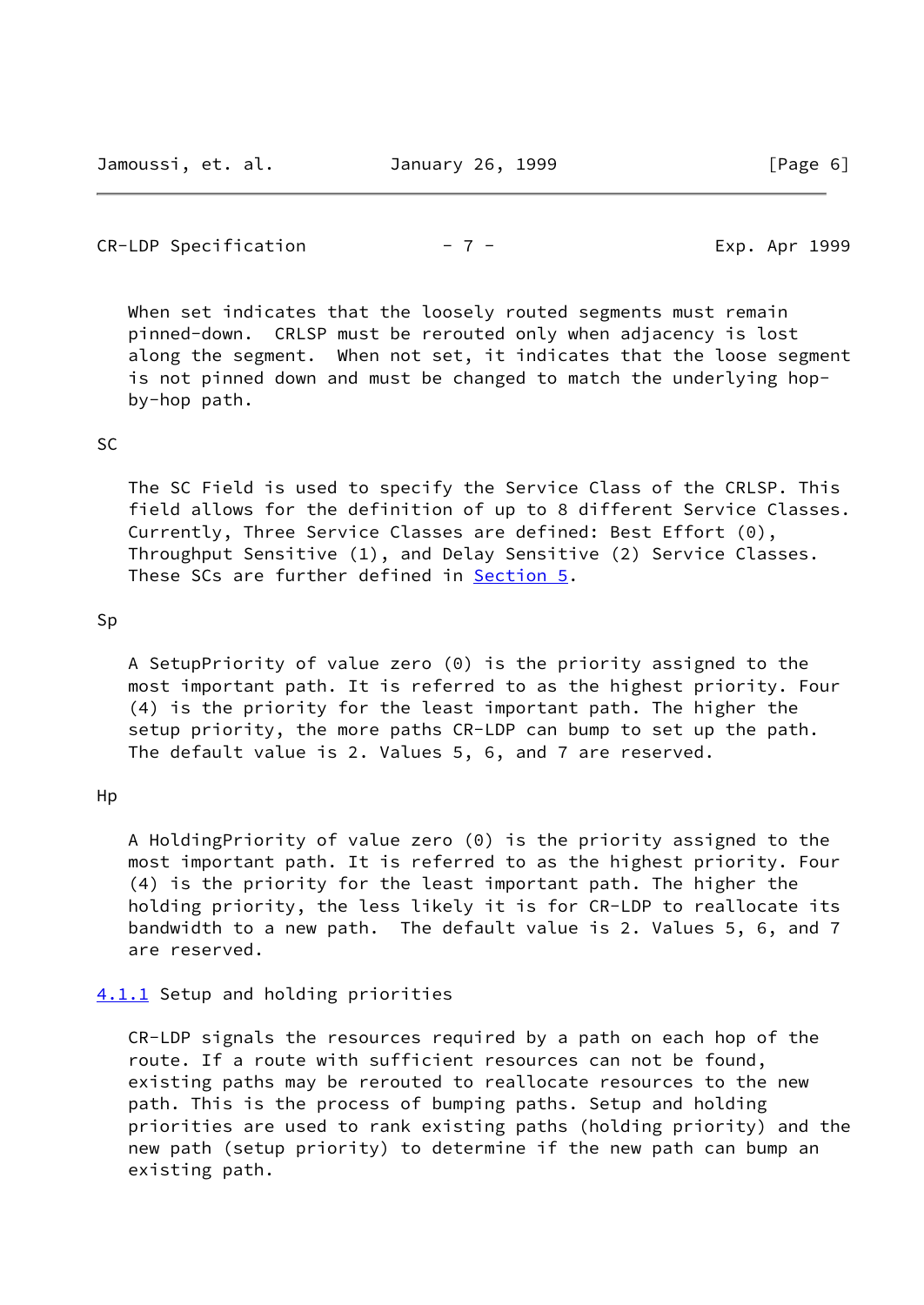The setupPriority of a new CRLSP and the holdingPriority attributes of the existing CRLSP are used to specify these priorities. The higher the holding priority, the less likely it is for CR-LDP to reallocate its bandwidth to a new path. Similarly, the higher the setup priority, the more paths CR-LDP can bump to set up the path.

 The setup and holding priority values range from zero (0) to four (4). The value zero (0) is the priority assigned to the most important path. It is referred to as the highest priority. Four (4) is the priority for the least important path. The default values for

| Jamoussi, et. al. | January 26, 1999 | [Page 7] |
|-------------------|------------------|----------|
|-------------------|------------------|----------|

CR-LDP Specification  $-8$  - The Exp. Apr 1999

 both setup and holding priority should be 2. By setting the default value of both setup and holding priorities at the middle of the range, all connections are initially treated the same. However, when network operators see a need for the use of path bumping, the values of setup and holding priorities can be gracefully adjusted up or down from the middle of the range.

 An existing path can be bumped if and only if the setupPriority of the new path is numerically less than the holdingPriority of the existing path.

 To illustrate the use of the setup and holding priority, consider a network which supports two service types (e.g., video and data services). The video traffic is given a low setup priority because new video paths can use an alternate public network if the primary network cannot accommodate the new path. However, the video traffic is given a high holding priority since it is undesirable for the path to be rerouted during an active LSP. For data traffic, high setup and holding priorities are desirable since data paths cannot be established on an alternate network.

 The setup and holding priorities can be different to allow setup at one priority and holding at an independent priority. This would allow some calls not to invoke bumping and not to be bumped at the same time.

 The setupPriority of a CRLSP should not be higher (numerically less) than its holdingPriority since it might bump an LSP and be bumped by next "equivalent" request.

Bumping by default only happens as a last resort when there are no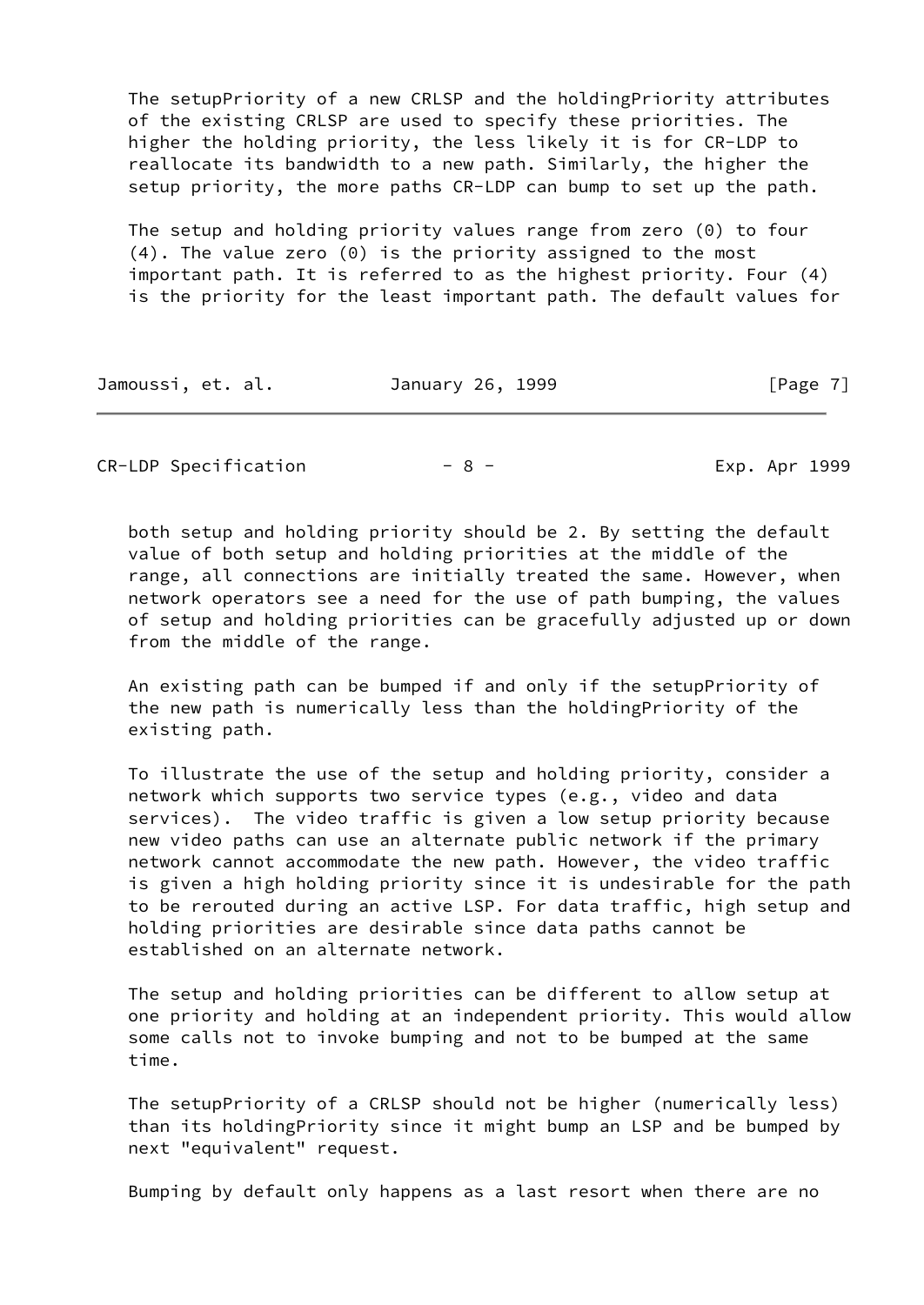routes available for a given path.

 During the instantiation of a path that must bump other paths, lower holding priority paths are bumped before higher priority paths. The decision as to which of the available paths are bumped at each intermediate node by the new path is arbitrary.

#### <span id="page-9-0"></span>[4.2](#page-9-0) ER-Hop TLV

 The contents of a constraint-based route TLV are a series of variable length ER-Hop TLVs. Each ER-Hop TLV has the form:

 0 1 0 1 2 3 4 5 6 7 8 9 0 1 2 3 4 5 +-+-+-+-+-+-+-+-+-+-+-+-+-+-+-+-+--------//--------------+ |L| Type | Length | Contents | +-+-+-+-+-+-+-+-+-+-+-+-+-+-+-+-+--------//--------------+

L

Jamoussi, et. al. January 26, 1999 [Page 8]

 $CR-LDP$  Specification  $-9$  -  $-$  Exp. Apr 1999

 The L bit is an attribute of the ER-Hop. The L bit is set if the ER-Hop represents a loose hop in the explicit route. If the bit is not set, the ER-Hop represents a strict hop in the explicit route.

## Type

 A seven-bit field indicating the type of contents of the ER-Hop. Currently defined values are:

| Value | Type                     |
|-------|--------------------------|
|       |                          |
|       | Reserved                 |
|       | IPv4 prefix              |
|       | IPv6 prefix              |
| マフ    | Autonomous system number |

#### Length

The Length field contains the total length of the ER-Hop in bytes. It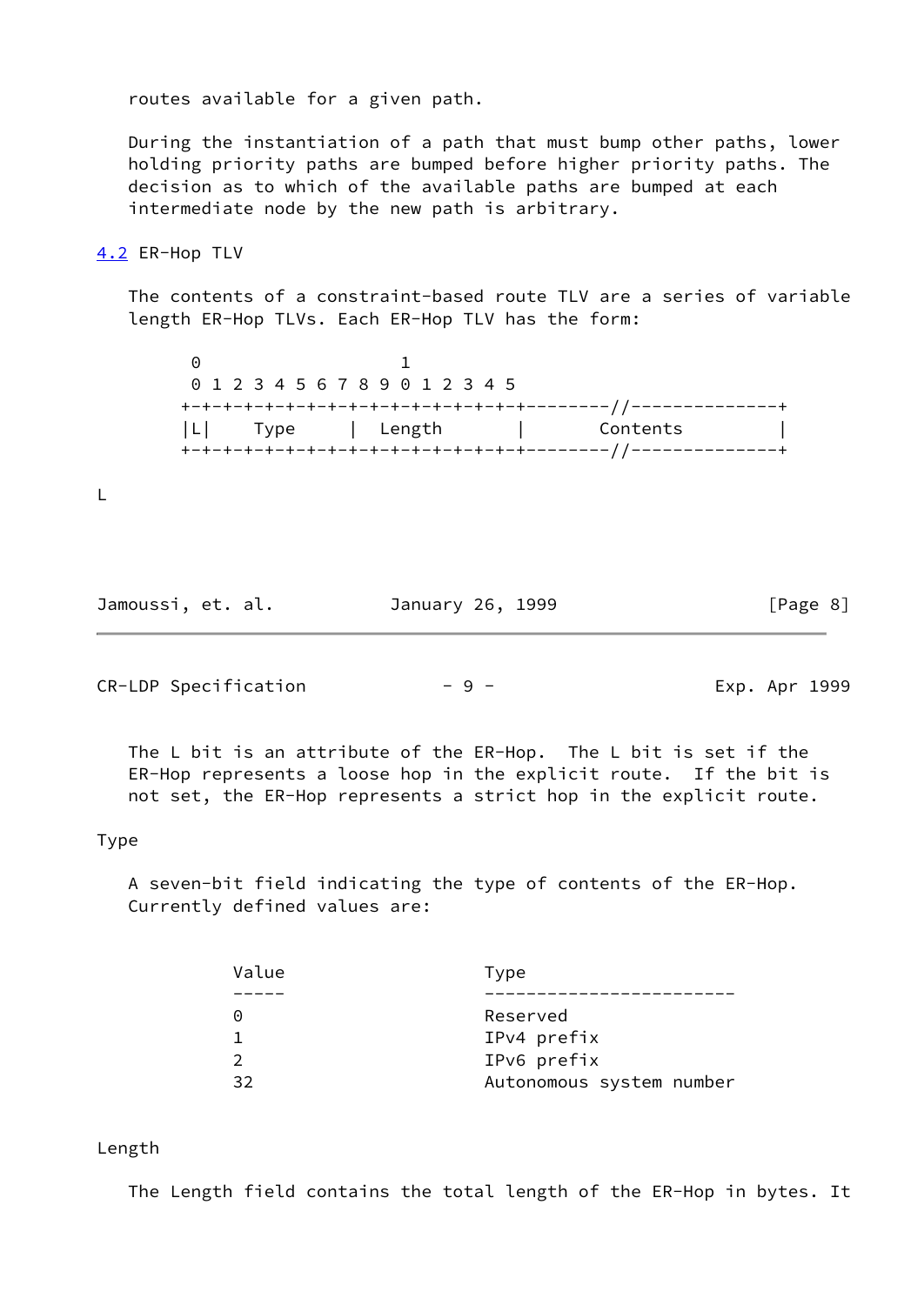includes the L bit, Type and Length fields. The length must always be a multiple of 4, and at least 4.

## Contents

 A variable length field containing the node or abstract node that is the consecutive nodes that make up the explicit routed LSP.

<span id="page-10-0"></span>[4.3](#page-10-0) Applicability

 The CR-TLV in this version of the specification is intended for unicast only. CRLSPs for multicast are FFS.

<span id="page-10-1"></span>[4.4](#page-10-1) Semantics of the CR-TLV

 Like any other LSP an CRLSP is a path through a network. The difference is that while other paths are setup solely based on information in routing tables or from a management system, the constraint-based route is calculated at one point at the edge of network based on criteria, including but not limited to routing information. The intention is that this functionality shall give desired special characteristics to the LSP in order to better support the traffic sent over the LSP. The reason for setting up CRLSPs, might be that one wants to assign certain bandwidth or other Service Class characteristics to the LSP, or that one wants to make sure that alternative routes use physically separate paths through the network.

 A CRLSP is represented in a Label Request Message as a list of nodes or groups of nodes along the constraint-based route. When the CRLSP is established, all or a subset of the nodes in a group may be

| Jamoussi, et. al. | January 26, 1999 | [Page 9] |
|-------------------|------------------|----------|
|-------------------|------------------|----------|

CR-LDP Specification  $-10$  - The Exp. Apr 1999

 traversed by the LSP. Certain operations to be performed along the path can also be encoded in the constraint-based route.

 The capability to specify, in addition to specified nodes, groups of nodes, of which a subset will be traversed by the CRLSP, allows the system a significant amount of local flexibility in fulfilling a request for a constraint-based route. This allows the generator of the constraint-based route to have some degree of imperfect information about the details of the path.

The constraint-based route is encoded as a series of ER-Hops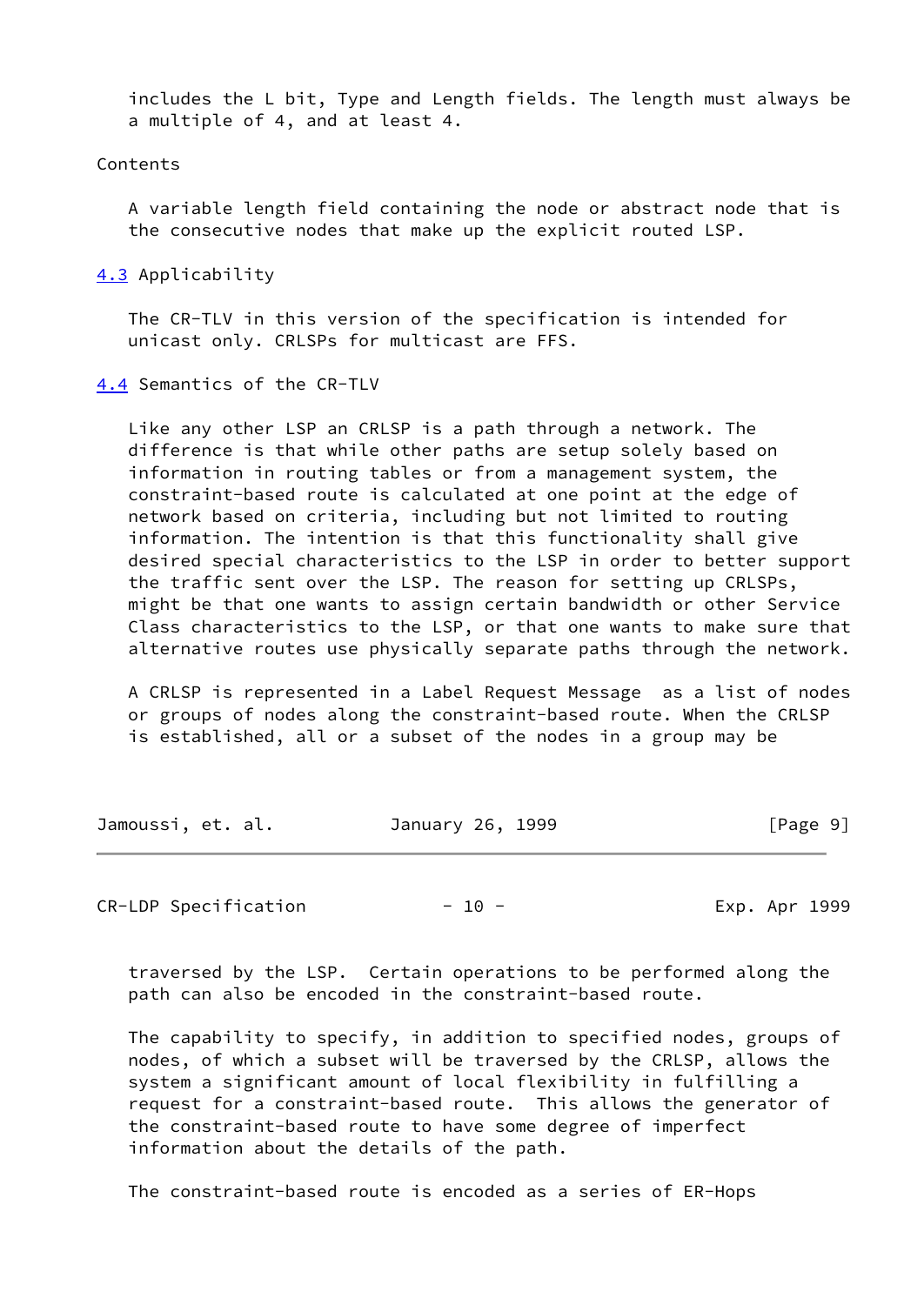contained in a constraint-based route TLV. Each ER-Hop may identify a group of nodes in the constraint-based route. A constraint-based route is then a path including all of the identified groups of nodes.

 To simplify the discussion, we call each group of nodes an abstract node. Thus, we can also say that a constraint-based route is a path including all of the abstract nodes, with the specified operations occurring along that path.

## <span id="page-11-0"></span>[4.5](#page-11-0) Strict and Loose ER-Hops

 The L bit in the ER-Hop is a one-bit attribute. If the L bit is set, then the value of the attribute is "loose." Otherwise, the value of the attribute is "strict." For brevity, we say that if the value of the ER-Hop attribute is loose then it is a "loose ER-Hop." Otherwise, it's a "strict ER-Hop." Further, we say that the abstract node of a strict or loose ER-Hop is a strict or a loose node, respectively. Loose and strict nodes are always interpreted relative to their prior abstract nodes.

 The path between a strict node and its prior node MUST include only network nodes from the strict node and its prior abstract node.

 The path between a loose node and its prior node MAY include other network nodes which are not part of the strict node or its prior abstract node.

## <span id="page-11-1"></span>[4.6](#page-11-1) Loops

 While the constraint-based route TLV is of finite length, the existence of loose nodes implies that it is possible to construct forwarding loops during transients in the underlying routing protocol. This may be detected by the originator of the constraint based route through the use a path vector object as defined in  $[LDP]$  $[LDP]$ .

#### <span id="page-11-2"></span>[4.7](#page-11-2) ER-Hop semantics

<span id="page-11-3"></span>[4.7.1](#page-11-3). ER-Hop 1: The IPv4 prefix

The contents of an IPv4 prefix ER-Hop are a 4 byte IPv4 address, 1

| Jamoussi, et. al. |  | January 26, 1999 |  | [Page 10] |  |
|-------------------|--|------------------|--|-----------|--|
|-------------------|--|------------------|--|-----------|--|

CR-LDP Specification - 11 - Exp. Apr 1999

byte of prefix length, and 1 byte of padding. The abstract node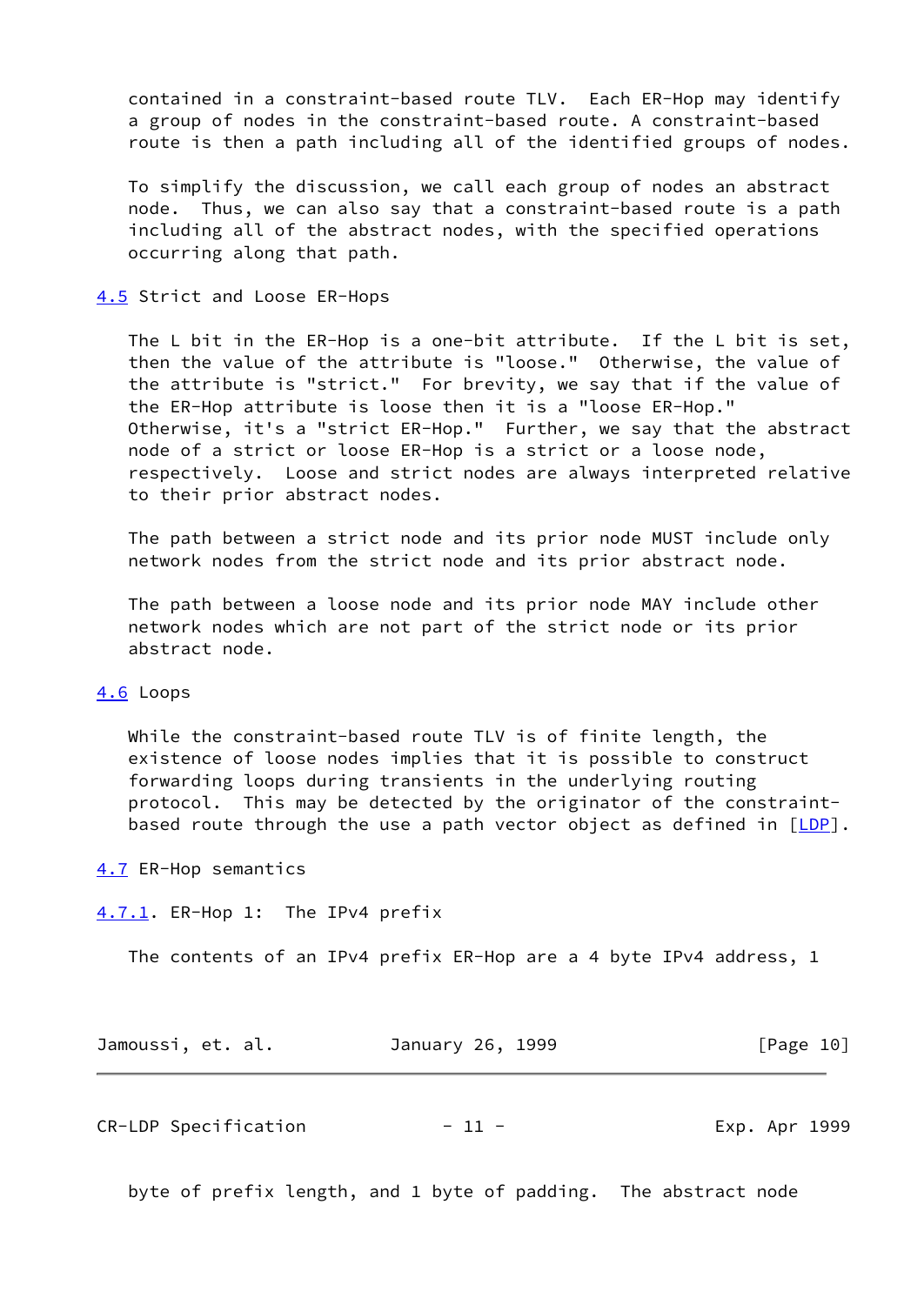represented by this ER-Hop is the set of nodes which have an IP address which lies within this prefix. Note that a prefix length of 32 indicates a single IPv4 node.

 The length of the IPv4 prefix ER-Hop is 8 bytes. The contents of the 1 byte of padding must be zero on transmission and must not be checked on receipt.

0 1 2 3 0 1 2 3 4 5 6 7 8 9 0 1 2 3 4 5 6 7 8 9 0 1 2 3 4 5 6 7 8 9 0 1 +-+-+-+-+-+-+-+-+-+-+-+-+-+-+-+-+-+-+-+-+-+-+-+-+-+-+-+-+-+-+-+-+ |L| Type | Length | IPv4 Address (4 bytes) | +-+-+-+-+-+-+-+-+-+-+-+-+-+-+-+-+-+-+-+-+-+-+-+-+-+-+-+-+-+-+-+-+ | IPv4 Address (Continued) | Prefix |0 0 0 0 0 0 0 0| +-+-+-+-+-+-+-+-+-+-+-+-+-+-+-+-+-+-+-+-+-+-+-+-+-+-+-+-+-+-+-+-+

Type

IPv4 Address 0x01

## Length

 A one byte field indicating the total length of the TLV in bytes. It includes the L-bit, the Type, Length, the IP Address, and the Prefix fields. The length is always 8 bytes.

## IP Address

A four byte field indicating the IP Address.

# Prefix Length

1-32

# Padding

Zero on transmission. Ignored on receipt.

<span id="page-12-0"></span>[4.7.2](#page-12-0). ER-Hop 2: The IPv6 address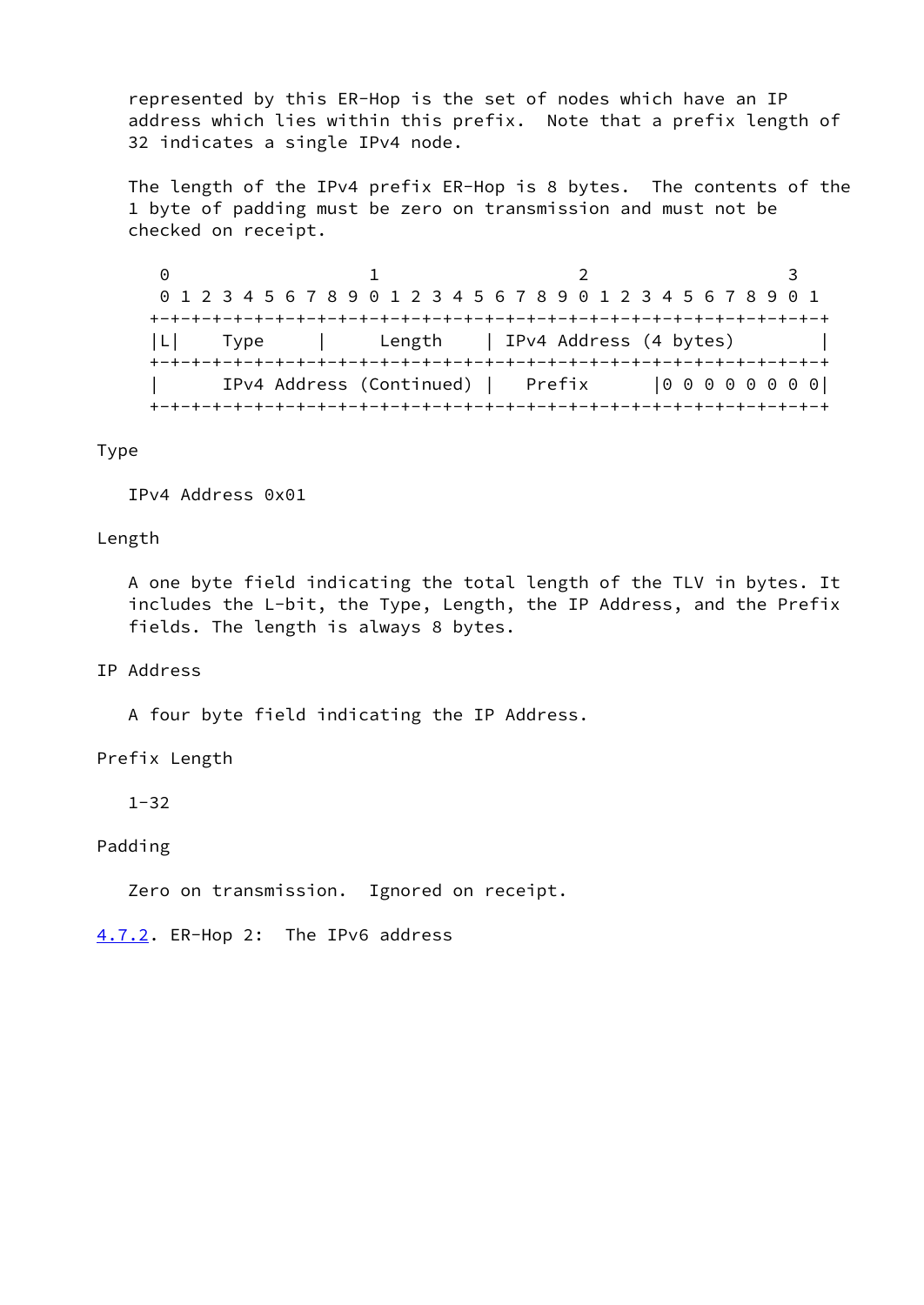## CR-LDP Specification  $-12$  - The Exp. Apr 1999

0 1 2 3 0 1 2 3 4 5 6 7 8 9 0 1 2 3 4 5 6 7 8 9 0 1 2 3 4 5 6 7 8 9 0 1 +-+-+-+-+-+-+-+-+-+-+-+-+-+-+-+-+-+-+-+-+-+-+-+-+-+-+-+-+-+-+-+-+ |L| Type | Length | IPV6 address (16 bytes) | +-+-+-+-+-+-+-+-+-+-+-+-+-+-+-+-+-+-+-+-+-+-+-+-+-+-+-+-+-+-+-+-+ | IPV6 address (continued) | +-+-+-+-+-+-+-+-+-+-+-+-+-+-+-+-+-+-+-+-+-+-+-+-+-+-+-+-+-+-+-+-+ | IPV6 address (continued) | +-+-+-+-+-+-+-+-+-+-+-+-+-+-+-+-+-+-+-+-+-+-+-+-+-+-+-+-+-+-+-+-+ | IPV6 address (continued) | +-+-+-+-+-+-+-+-+-+-+-+-+-+-+-+-+-+-+-+-+-+-+-+-+-+-+-+-+-+-+-+-+ | IPV6 address (continued) | Prefix |0 0 0 0 0 0 0 0| +-+-+-+-+-+-+-+-+-+-+-+-+-+-+-+-+-+-+-+-+-+-+-+-+-+-+-+-+-+-+-+-+

Type

0x02 IPv6 address

#### Length

 The Length contains the total length of the ER-Hop TLV in bytes, including the Type and Length fields. The Length is always 20.

IPv6 address

A 128-bit unicast host address.

Prefix Length

1-128

## Padding

Zero on transmission. Ignored on receipt.

<span id="page-13-0"></span>[4.7.3](#page-13-0). ER-Hop 32: The autonomous system number

 The contents of an autonomous system (AS) number ER-Hop are a 2 byte autonomous system number. The abstract node represented by this ER- Hop is the set of nodes belonging to the autonomous system.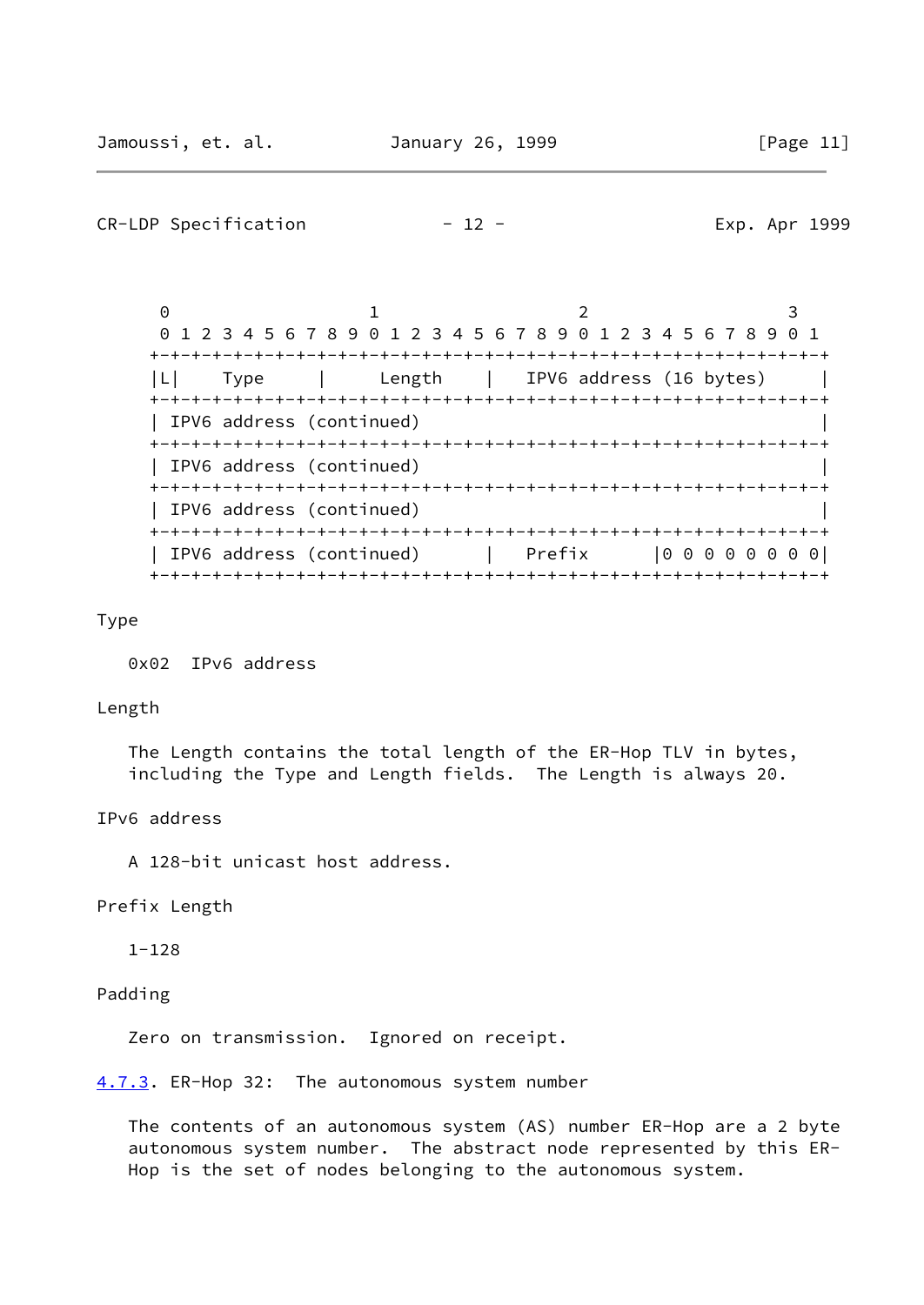The length of the AS number ER-Hop is 4 bytes.

0 1 2 3 0 1 2 3 4 5 6 7 8 9 0 1 2 3 4 5 6 7 8 9 0 1 2 3 4 5 6 7 8 9 0 1 +-+-+-+-+-+-+-+-+-+-+-+-+-+-+-+-+-+-+-+-+-+-+-+-+-+-+-+-+-+-+-+-+ |L| Type | Length | Autonomous System number | +-+-+-+-+-+-+-+-+-+-+-+-+-+-+-+-+-+-+-+-+-+-+-+-+-+-+-+-+-+-+-+-+

Type

| Jamoussi, et. al. | January 26, 1999 | [Page 12] |
|-------------------|------------------|-----------|
|-------------------|------------------|-----------|

CR-LDP Specification  $- 13 -$  Exp. Apr 1999

AS Number 0x20

Length

 A one byte field indicating the total length of the TLV in bytes. It includes the L-bit, the Type, and Length, and the AS number fields. The length is always 4 bytes.

AS number

A two byte field indicating the AS number.

<span id="page-14-0"></span>[4.8](#page-14-0). Processing of the Constraint-Based Route TLV

<span id="page-14-1"></span>[4.8.1](#page-14-1). Selection of the next hop

 A Label Request message containing a constraint-based route TLV must determine the next hop for this path. Selection of this next hop may involve a selection from a set of possible alternatives. The mechanism for making a selection from this set is implementation dependent and is outside of the scope of this specification. Selection of particular paths is also outside of the scope of this specification, but it is assumed that each node will make a best effort attempt to determine a loop-free path. Note that such best efforts may be overridden by local policy.

 To determine the next hop for the path, a node performs the following steps:

 1) The node receiving the Label Request message must first evaluate the first ER-Hop. If the L bit is not set in the first ER-Hop and if the node is not part of the abstract node described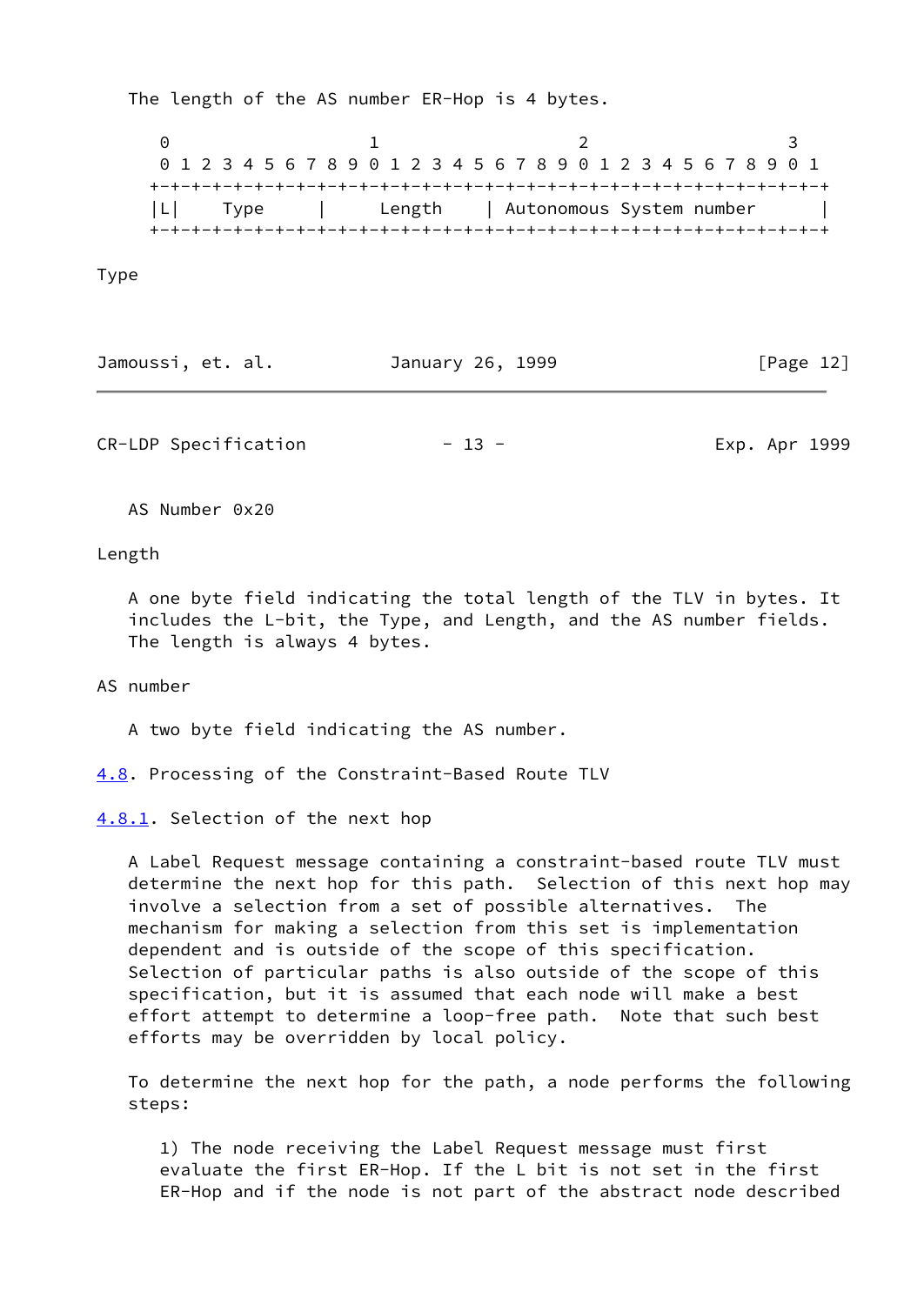by the first ER-Hop, it has received the message in error, and should return a "Bad initial ER-Hop" error. If the L bit is set and the local node is not part of the abstract node described by the first ER-Hop, the node selects a next hop that is along the path to the abstract node described by the first ER-Hop. If there is no first ER-Hop, the message is also in error and the system should return a "Bad Constraint-Based Routing TLV" error.

 2) If there is no second ER-Hop, this indicates the end of the constraint-based route. The constraint-based route TLV should be removed from the Label Request message. This node may or may not be the end of the LSP. Processing continues with section  $4.8.2$ , where a new constraint-based route TLV may be added to the Label Request message.

 3) If the node is also a part of the abstract node described by the second ER-Hop, then the node deletes the first ER-Hop and continues processing with step 2, above. Note that this makes the second ER-Hop into the first ER-Hop of the next iteration.

| Jamoussi, et. al. | January 26, 1999 | [Page 13] |
|-------------------|------------------|-----------|
|-------------------|------------------|-----------|

CR-LDP Specification - 14 - Exp. Apr 1999

 4) The node determines if it is topologically adjacent to the abstract node described by the second ER-Hop. If so, the node selects a particular next hop which is a member of the abstract node. The node then deletes the first ER-Hop and continues processing with [section 4.8.2.](#page-16-1)

 5) Next, the node selects a next hop within the abstract node of the first ER-Hop that is along the path to the abstract node of the second ER-Hop. If no such path exists then there are two cases:

 5a) If the second ER-Hop is a strict ER-Hop, then there is an error and the node should return a "Bad strict node" error.

 5b) Otherwise, if the second ER-Hop is a loose ER-Hop, then the node selects any next hop that is along the path to the next abstract node. If no path exists, then there is an error, and the node should return a "Bad loose node" error.

 6) Finally, the node replaces the first ER-Hop with any ER-Hop that denotes an abstract node containing the next hop. This is necessary so that when the constraint-based route is received by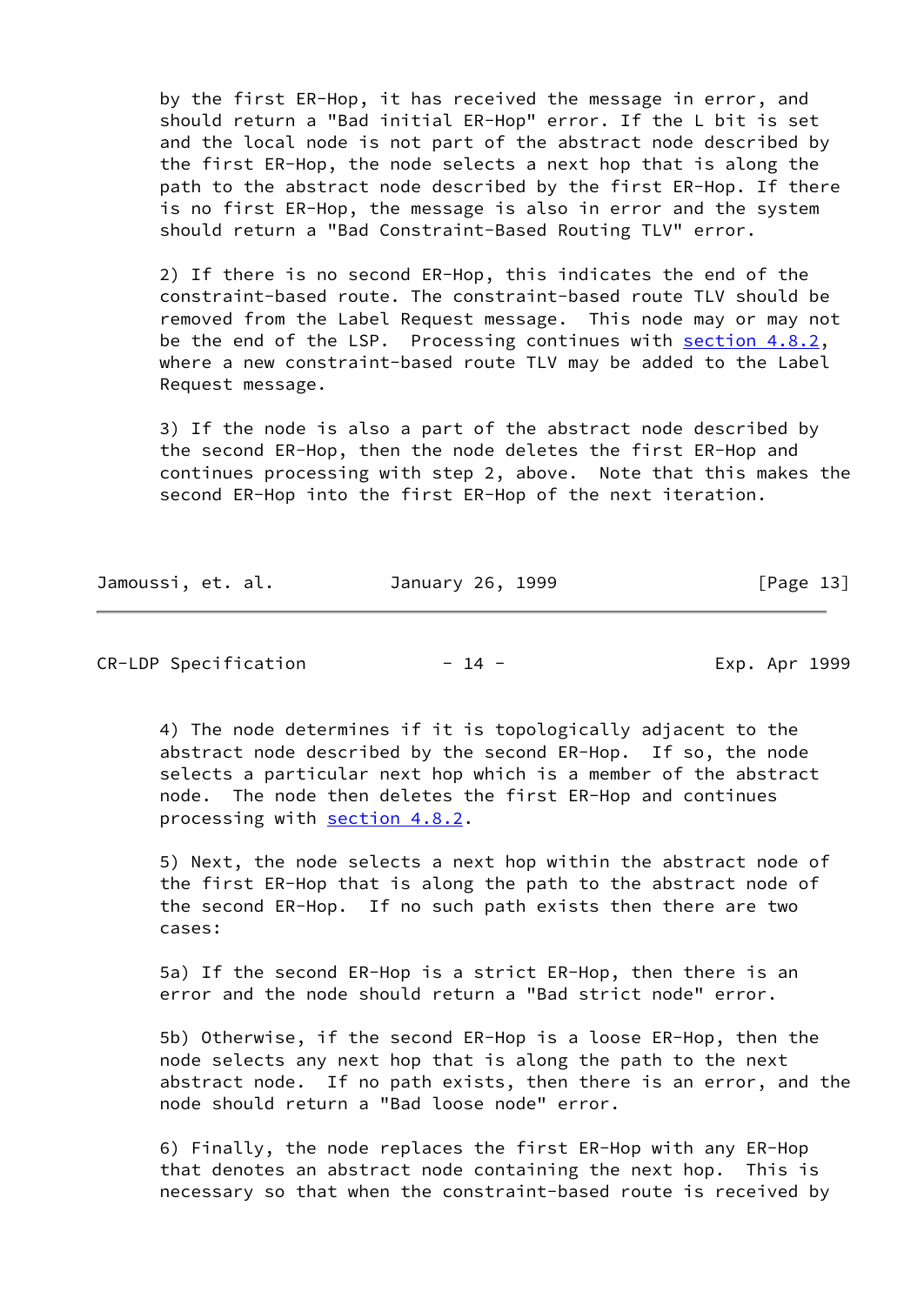the next hop, it will be accepted.

7) Progress the Label Request Message to the next hop.

<span id="page-16-1"></span>[4.8.2](#page-16-1). Adding ER-Hops to the constraint-based route TLV

 After selecting a next hop, the node may alter the constraint-based route in the following ways.

 If, as part of executing the algorithm in [section 4.8.1,](#page-14-1) the constraint-based route TLV is removed, the node may add a new constraint-based route TLV.

 Otherwise, if the node is a member of the abstract node for the first ER-Hop, then a series of ER-Hops may be inserted before the first ER-Hop or may replace the first ER-Hop. Each ER-Hop in this series must denote an abstract node that is a subset of the current abstract node.

 Alternately, if the first ER-Hop is a loose ER-Hop, an arbitrary series of ER-Hops may be inserted prior to the first ER-Hop.

<span id="page-16-0"></span>[4.8.3](#page-16-0). Error subcodes

 In the processing described above, certain errors need to be reported as part of the Notification message. This section defines the status codes for the errors described above.

| Jamoussi, et. al.                                                                                                                                                                                          | January 26, 1999 | [Page $14$ ]                                                                                   |
|------------------------------------------------------------------------------------------------------------------------------------------------------------------------------------------------------------|------------------|------------------------------------------------------------------------------------------------|
| CR-LDP Specification                                                                                                                                                                                       | $-15 -$          | Exp. Apr 1999                                                                                  |
| Status Code                                                                                                                                                                                                |                  | <b>Type</b>                                                                                    |
| Bad Constraint-Based Routing TLV Error<br>Bad Strict Node Error<br>Bad Loose Node Error<br>Bad Initial ER-Hop Error<br>Resource Unavailable<br>Service Class Unavailable<br>Traffic Parameters Unavailable |                  | 0x04000001<br>0x04000002<br>0x04000003<br>0x04000004<br>0x04000005<br>0x04000006<br>0x04000007 |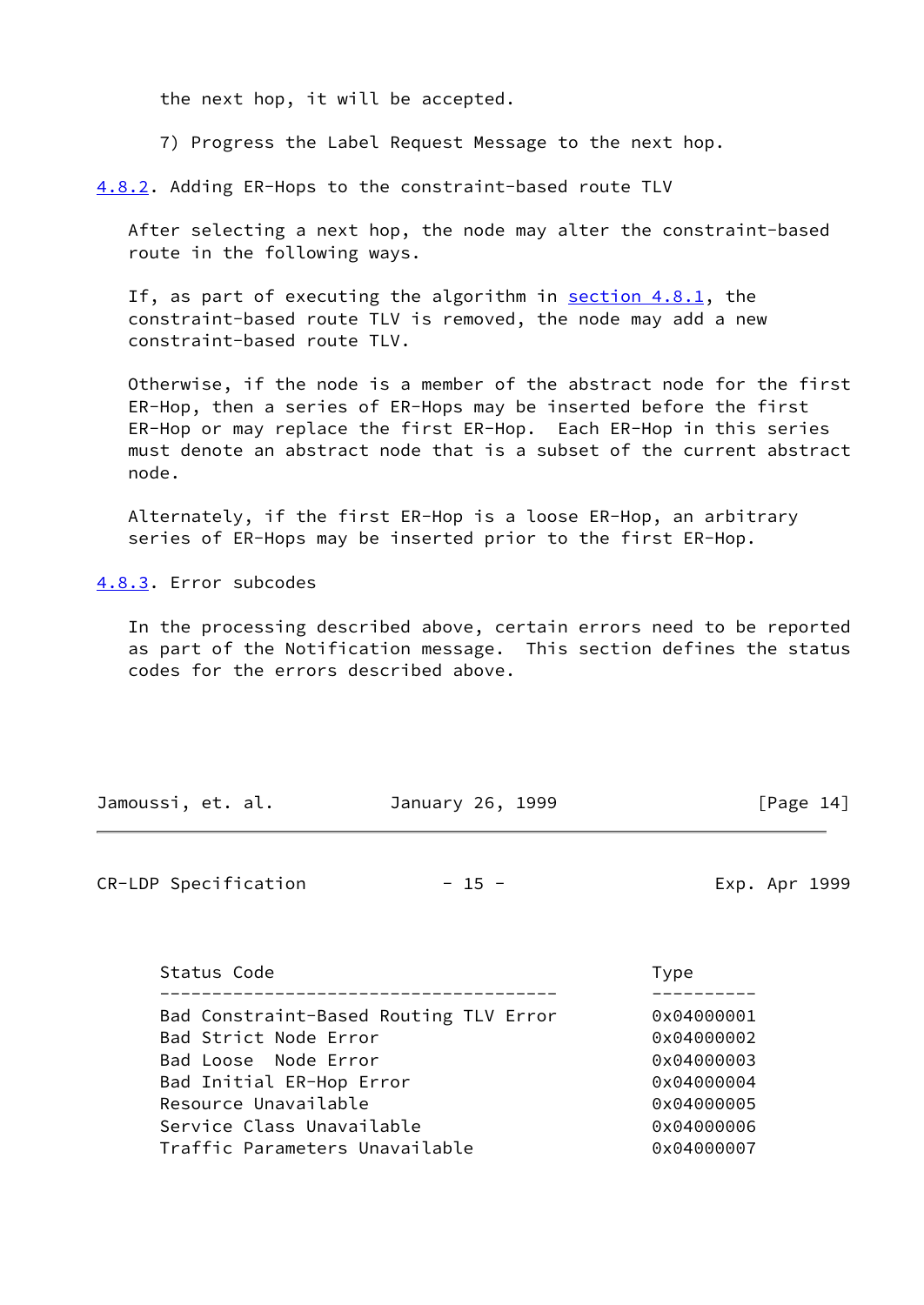<span id="page-17-0"></span>[5.0](#page-17-0) CRLSP Service Classes and Traffic Parameters

 The following sections describe the CRLSP Service Classes (SCs), and their associated traffic parameters.

 The CRLSP Service Class is signaled in the SC Field of the CR-TLV defined in [Section 4.1](#page-5-2).

Three Service Classes are currently supported by CR-LDP:

| Service Class             |      | Value        |  |
|---------------------------|------|--------------|--|
|                           |      |              |  |
| Best Effort               | (BE) | 0x0          |  |
| Throughput Sensitive (TS) |      | $0 \times 1$ |  |
| Delay Sensitive           | (DS) | 0x2          |  |

These service classes are specified in the following sections.

<span id="page-17-1"></span>[5.1](#page-17-1) Best Effort (BE)

 The request of the BE SC implies that there are no expected service guarantees from the network. The service provided by the network is the familiar best effort service.

 The Peak Date Rate (PDR) is the only traffic parameter that may be specified with the BE SC. The specification of the PDR allows the network to perform traffic shaping and policing functions.

<span id="page-17-2"></span>[5.2](#page-17-2) Throughput Sensitive (TS)

 In the service model for the Throughput Sensitive SC, the network commits to deliver with high probability user datagrams at a rate of at least CDR (Committed Data Rate). The user may transmit at a rate higher than CDR but datagrams in excess of CDR would have a lower probability of being delivered. If the user sends at a rate of CDR or lower the network commits to deliver with high probability all the user datagrams.

The TS SC has an associated tolerance to the burstiness of arriving

| Jamoussi, et. al. | January 26, 1999 | [Page $15$ ] |
|-------------------|------------------|--------------|
|-------------------|------------------|--------------|

CR-LDP Specification  $- 16 -$  - Exp. Apr 1999

 user datagrams. This tolerance is defined by the traffic parameter Committed Burst Tolerance (CBT).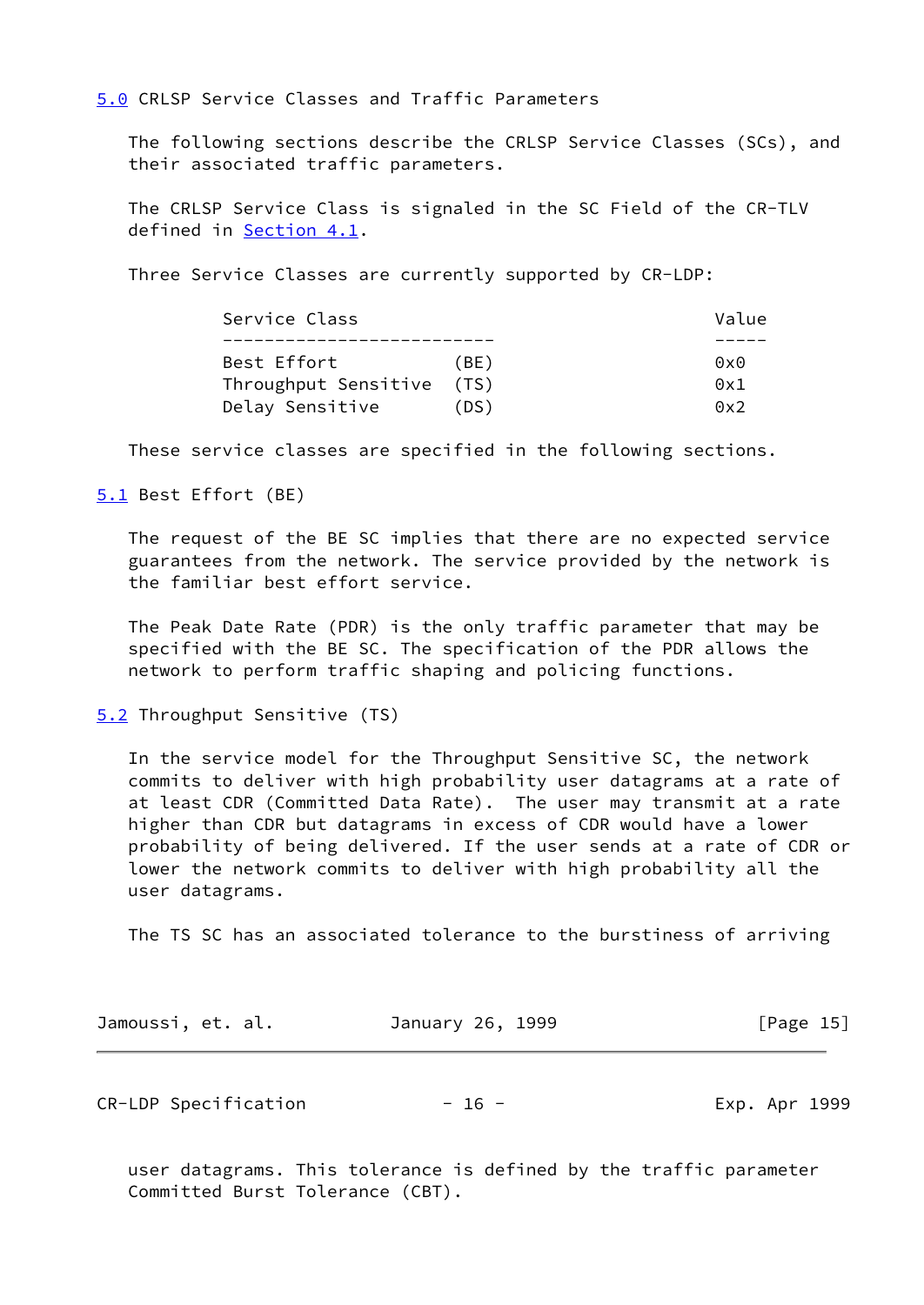Ideally, a TS CRLSP request carries with it a rich set of three traffic parameters (PDR, CDR, and CBT) that accurately describe its traffic characteristics. This allows the network to perform resource reservation, traffic shaping, and traffic policing.

 However, for the sake of simplicity of the service definition, the CDR is the only parameter that MUST always be specified for a TS CRLSP. A peak data rate parameter (PDR) and a CBT are optional traffic parameters for the TS SC.

 The network should make every effort to preserve ordering of the delivered datagrams of a TS CRLSP.

 Network traffic that requires a low packet loss ratio at a given CDR but is not particularly sensitive to delay and jitter (e.g., network control traffic) is suited to the TS SC. The selection of the TS SC is used to signal to the various nodes along the path that the queuing and scheduling mechanisms used to handle the CRLSP should provide a low packet loss ratio.

<span id="page-18-0"></span>[5.3](#page-18-0) Delay Sensitive (DS)

 In the service model for the Delay Sensitive SC, the network commits to deliver with high probability user datagrams at a rate of CDR (Committed Data Rate) with minimum delay and delay variation. The user MUST transmit data at a rate of CDR or lower in order to be eligible for DS service. Datagrams in excess of CDR may be discarded by the network. If the user sends at a rate of CDR or lower the network commits to deliver with high probability all user datagrams with low delay and delay variation. If the user sends at a rate higher than CDR the network does not provide any guarantees on the excess traffic.

 The Delay Sensitive SC has an associated tolerance to the burstiness of arriving user datagrams. This tolerance is defined by the traffic parameter Committed Burst Tolerance (CBT).

 Ideally, a DS CRLSP request carries with it a rich set of three traffic parameters (PDR, CDR, and CBT) that accurately describe its traffic characteristics. This allows the network to perform resource reservation, traffic shaping and policing.

 However, for the sake of simplicity of the service definition, the CDR is the only parameter that MUST always be specified for a DS CRLSP. A peak data rate parameter (PDR) and a CBT are optional traffic parameters for the DS SC.

The network should make every effort to preserve ordering of the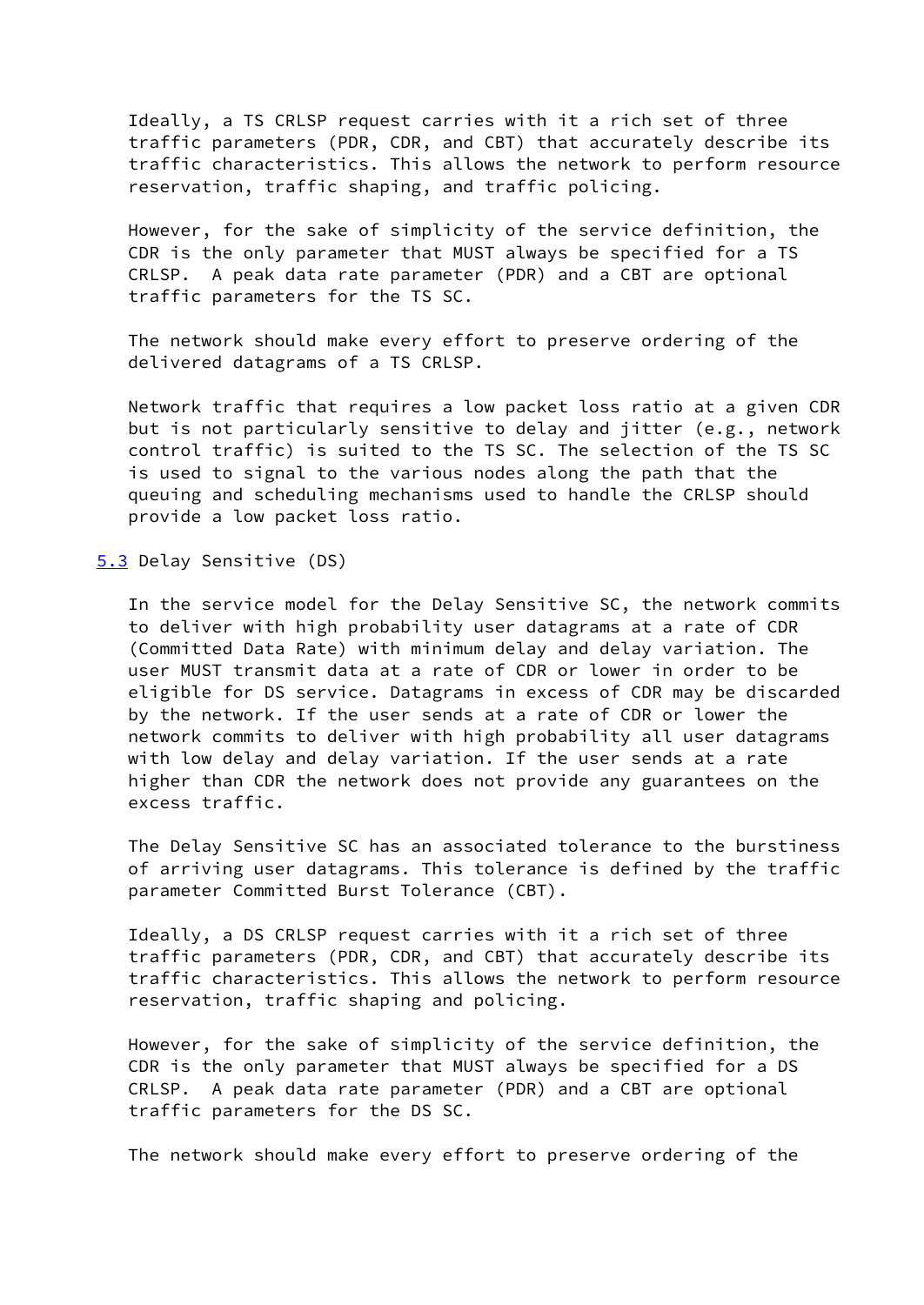$CR-LDP$  Specification  $-17$  - Exp. Apr 1999

delivered datagrams of a DS CRLSP.

 Network traffic that requires a low delay and delay variation at a given CDR (e.g., voice traffic) is suited to the DS SC. The selection of the DS SC is used to signal to the various nodes along the path that the queuing and scheduling mechanisms used to handle the CRLSP should provide low delay and delay variation.

<span id="page-19-0"></span>[5.4](#page-19-0) Traffic Parameters

The CRLSP traffic parameters are defined in this section.

 The traffic parameters CDR, CBT and PDR are defined in terms of a TOKEN\_BUCKET\_TSPEC as specified in [[RFC2215\]](https://datatracker.ietf.org/doc/pdf/rfc2215). The following mapping of parameters in the TOKEN\_BUCKET\_TSPEC is used:

| Token rate,           | $r = CDR$ |
|-----------------------|-----------|
| Bucket depth,         | $b = CBT$ |
| Peak traffic rate,    | $p = PDR$ |
| Minimum policed unit, | $m = 1$   |
| Maximum packet size,  | $M = MTU$ |

 The Traffic Parameters TLV is used to signal the traffic characteristics of the CRLSP. These traffic parameters are used to perform functions such as resource reservation, Shaping, and Policing. See [[SIN](#page-23-7)] for more details. The encoding for the Traffic Parameters TLV is:

 $0$  1 2 3 0 1 2 3 4 5 6 7 8 9 0 1 2 3 4 5 6 7 8 9 0 1 2 3 4 5 6 7 8 9 0 1 +-+-+-+-+-+-+-+-+-+-+-+-+-+-+-+-+-+-+-+-+-+-+-+-+-+-+-+-+-+-+-+-+ |U|F| Traffic TLV (0x0810) | Length | +-+-+-+-+-+-+-+-+-+-+-+-+-+-+-+-+-+-+-+-+-+-+-+-+-+-+-+-+-+-+-+-+ | PDR TLV | +-+-+-+-+-+-+-+-+-+-+-+-+-+-+-+-+-+-+-+-+-+-+-+-+-+-+-+-+-+-+-+-+ | CDR TLV | +-+-+-+-+-+-+-+-+-+-+-+-+-+-+-+-+-+-+-+-+-+-+-+-+-+-+-+-+-+-+-+-+  $\begin{array}{ccc} \hline \end{array}$   $\begin{array}{ccc} \hline \end{array}$   $\begin{array}{ccc} \hline \end{array}$   $\begin{array}{ccc} \hline \end{array}$ +-+-+-+-+-+-+-+-+-+-+-+-+-+-+-+-+-+-+-+-+-+-+-+-+-+-+-+-+-+-+-+-+

<span id="page-19-1"></span>[5.4.1](#page-19-1) Peak data rate (PDR) TLV

The value of traffic parameter PDR is given as a positive integer in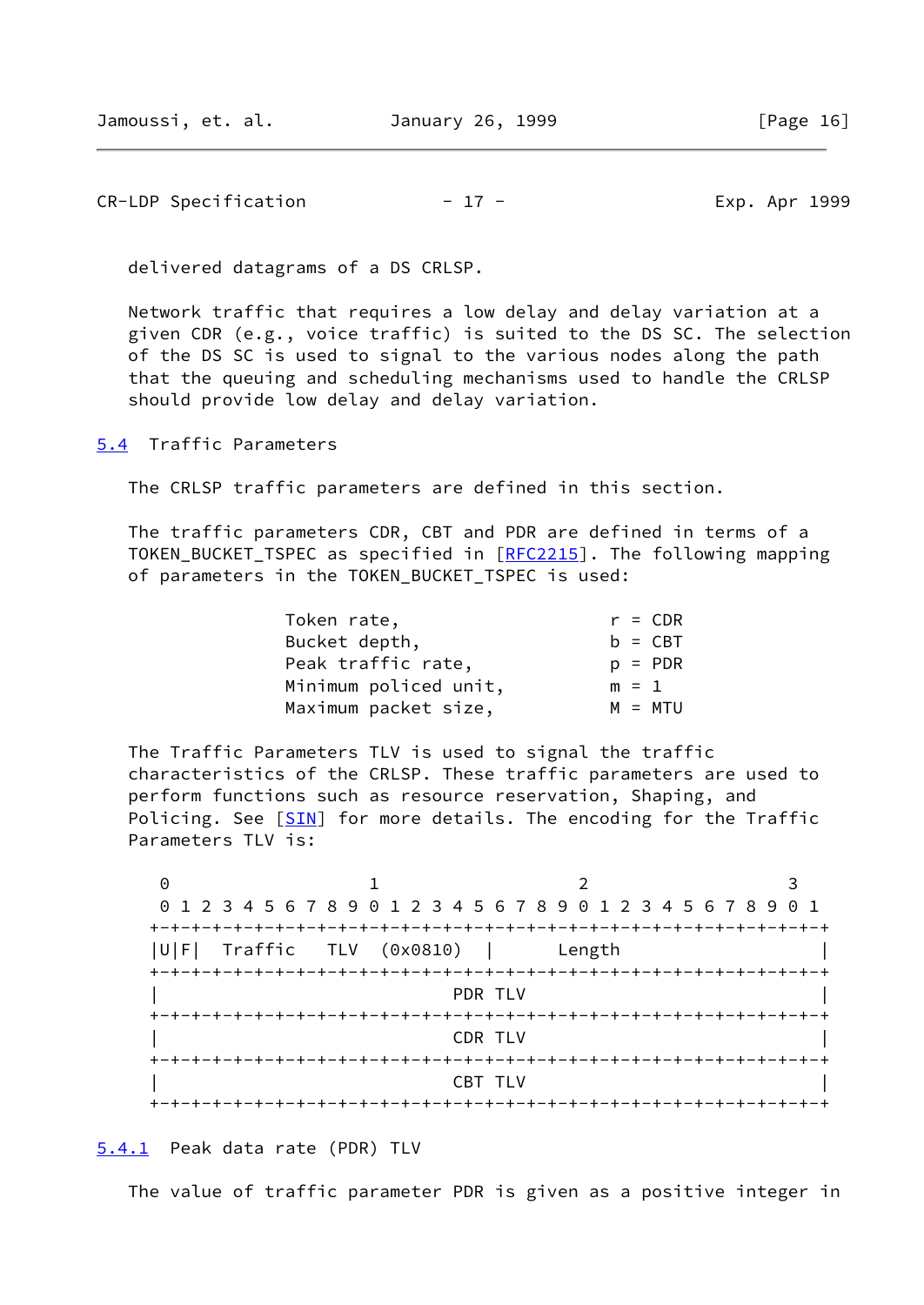bytes per second. Zero is not a valid value of PDR.

 The user may specify the value of PDR depending the SC of the CRLSP. Specifying the PDR allows the network to use traffic management functions such as shaping.

Jamoussi, et. al. January 26, 1999 [Page 17]

CR-LDP Specification  $- 18 -$  - Exp. Apr 1999

0 1 2 3 0 1 2 3 4 5 6 7 8 9 0 1 2 3 4 5 6 7 8 9 0 1 2 3 4 5 6 7 8 9 0 1 +-+-+-+-+-+-+-+-+-+-+-+-+-+-+-+-+-+-+-+-+-+-+-+-+-+-+-+-+-+-+-+-+ |U|F| PDR TLV (0x0811) | Length | +-+-+-+-+-+-+-+-+-+-+-+-+-+-+-+-+-+-+-+-+-+-+-+-+-+-+-+-+-+-+-+-+ PDR in Bytes/sec +-+-+-+-+-+-+-+-+-+-+-+-+-+-+-+-+-+-+-+-+-+-+-+-+-+-+-+-+-+-+-+-+

<span id="page-20-0"></span>[5.4.2](#page-20-0). Committed Data Rate (CDR)

 The value of traffic parameter CDR is given as a positive integer in bytes per second. Zero is not a valid value of CDR.

 The user may provide a requested value of CDR in the CRLSP request depending on the SC of the CRLSP.

0 1 2 3 0 1 2 3 4 5 6 7 8 9 0 1 2 3 4 5 6 7 8 9 0 1 2 3 4 5 6 7 8 9 0 1 +-+-+-+-+-+-+-+-+-+-+-+-+-+-+-+-+-+-+-+-+-+-+-+-+-+-+-+-+-+-+-+-+ |U|F| CDR TLV (0x0812) | Length | +-+-+-+-+-+-+-+-+-+-+-+-+-+-+-+-+-+-+-+-+-+-+-+-+-+-+-+-+-+-+-+-+ | CDR in Bytes/sec | +-+-+-+-+-+-+-+-+-+-+-+-+-+-+-+-+-+-+-+-+-+-+-+-+-+-+-+-+-+-+-+-+

<span id="page-20-1"></span>[5.4.3](#page-20-1). Committed Burst Tolerance (CBT)

 The value of traffic parameter CBT is given in bytes. Zero is not a valid value of CBT.

 The requested value of CBT MUST be no smaller than the MTU of the originating interface.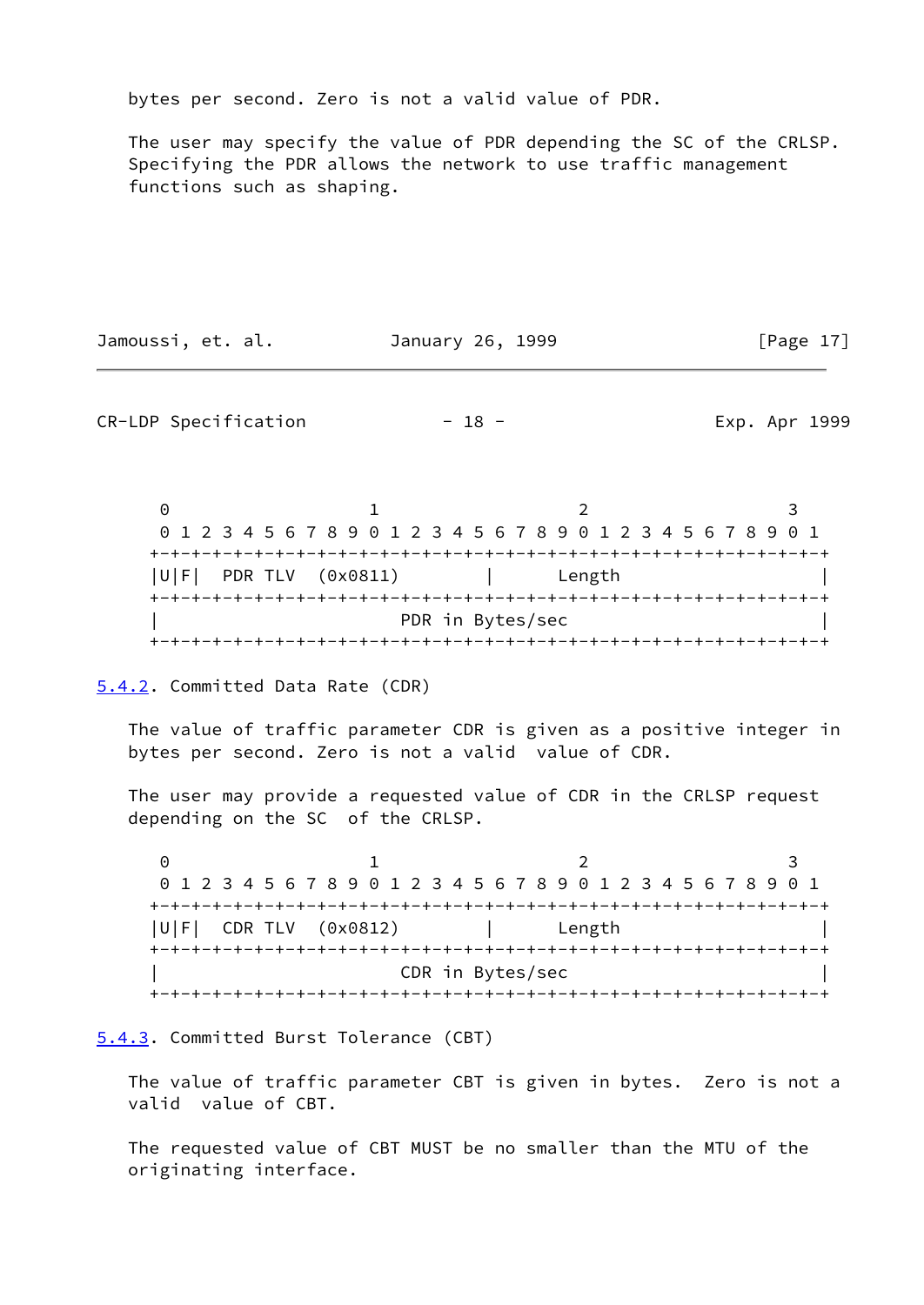The user may provide a requested value of CBT in the CRLSP request. If the user chooses not to specify a requested value of CBT and the network is policing the traffic, then any excess traffic will be dropped by the network.

0 1 2 3 0 1 2 3 4 5 6 7 8 9 0 1 2 3 4 5 6 7 8 9 0 1 2 3 4 5 6 7 8 9 0 1 +-+-+-+-+-+-+-+-+-+-+-+-+-+-+-+-+-+-+-+-+-+-+-+-+-+-+-+-+-+-+-+-+ |U|F| CBT TLV (0x0813) | Length | +-+-+-+-+-+-+-+-+-+-+-+-+-+-+-+-+-+-+-+-+-+-+-+-+-+-+-+-+-+-+-+-+ CBT in Bytes +-+-+-+-+-+-+-+-+-+-+-+-+-+-+-+-+-+-+-+-+-+-+-+-+-+-+-+-+-+-+-+-+

<span id="page-21-0"></span>[6](#page-21-0). Open Issues

This section captures the issues that need further study.

| Jamoussi, et. al. |  | January 26, 1999 |  | [Page 18] |  |
|-------------------|--|------------------|--|-----------|--|
|                   |  |                  |  |           |  |

CR-LDP Specification - 19 - Exp. Apr 1999

1) Review the FSM described in [Appendix B](#page-31-0) and extend it by the CR-TLV processing defined in Sections  $4.8.1$  and  $4.8.2$ .

 2) Consider if all three traffic parameters have to be signaled at all times and if the network should supply default values for the missing parameters.

3) Consider the following extensions to the CR-TLV:

 3.1) Changing the 'P' bit to "next hop flag" and making it a 2-bit wide field with the following values:

 - 00 "local repair", which means if it belongs to a loosely routed segment, and the LSR detects a next hop change, the LSR will try to establish a new LSP from this point on and switch it over to the new LSP when it is setup.

 - 01 "global repair", which means when the LSR detects a next hop change, the LSR will tear down the LSP, the ingress LSR will try to reestablish another LSP through the new path.

 - 10 "pinned", which means that the loosely routed segments must remain pinned down.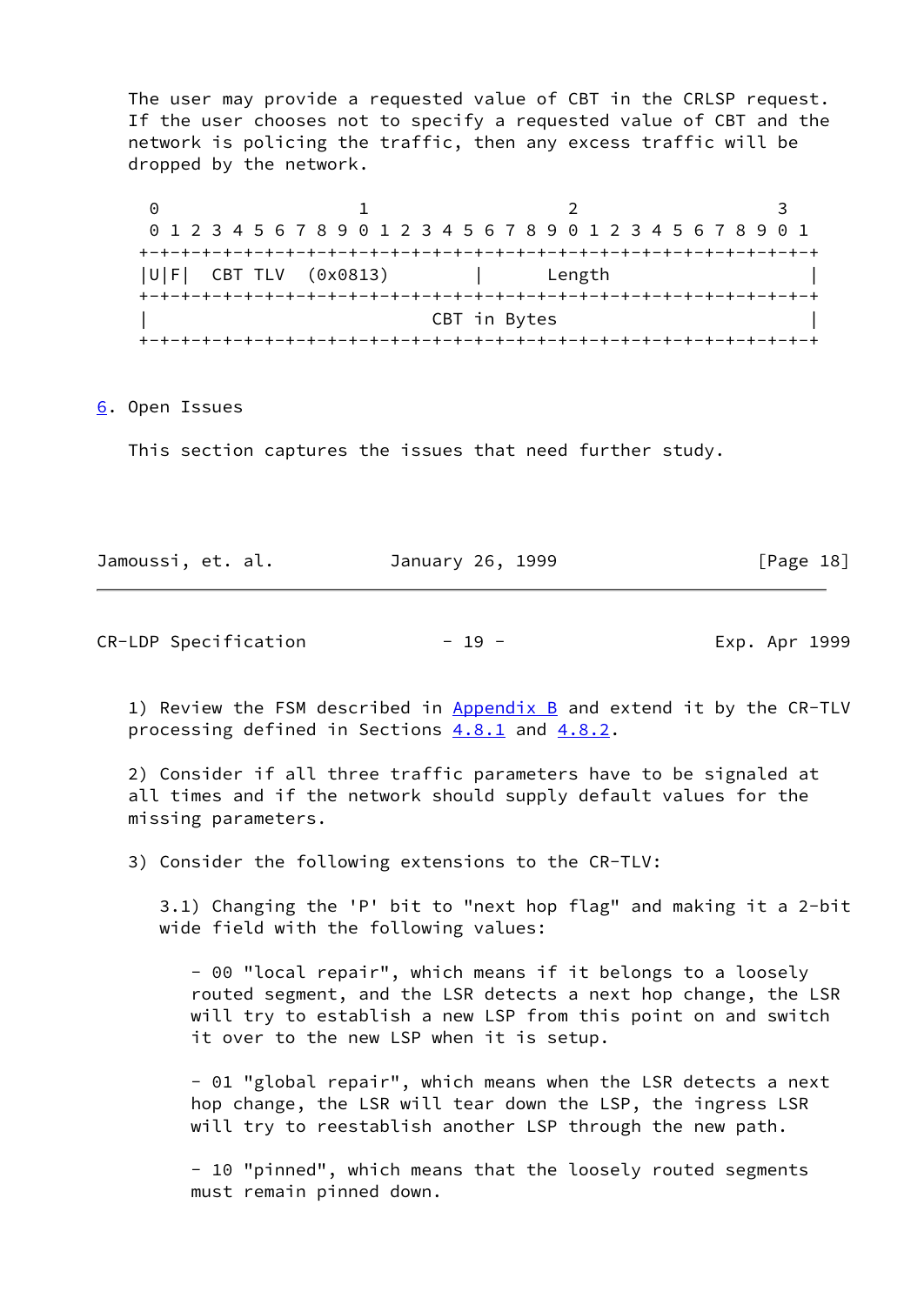- 11 Reserved.

 3.2) Adding one more field "LSPID" before ER-Hop TLV. LSPID can be used to identify a network wide unique CRLSP.

- The first 4 bytes carrying the ingress LSR IP address

 - The second 4 bytes carrying the unique ID value assigned by the ingress LSR.

4) Consider the following extension to the ER-Hop TLV:

 For Type field, add one more type, LSPID, which means the current CRLSP will go through another CRLSP which is identified with this LSPID value:

 Value Type ----- ----- 4 LSPID

 Extend processing the LSPID ER-Hop as follows: If the type of ER- Hop is LSPID, and the other end of this CRLSP is not part of the constraint-based route TLV, add it to the constraint-based TLV with L bit turned off.

 5) Consider traffic parameter negotiation and the ability to change the traffic parameters associated with an already established path

| Jamoussi, et. al. | January 26, 1999 | [Page 19] |
|-------------------|------------------|-----------|
|                   |                  |           |

CR-LDP Specification  $-20 -$ 

without tearing the old path down.

<span id="page-22-0"></span>[7](#page-22-0). Security

No security issues are discussed in this version of the draft.

<span id="page-22-1"></span>[8](#page-22-1). Acknowledgments

 The messages used to signal the CRLSP setup are based on the work done by the [\[LDP](#page-23-0)] team. The Explicit Route object and procedures used in this specification are based on  $[ER]$  $[ER]$ .

The authors would also like to acknowledge the careful review and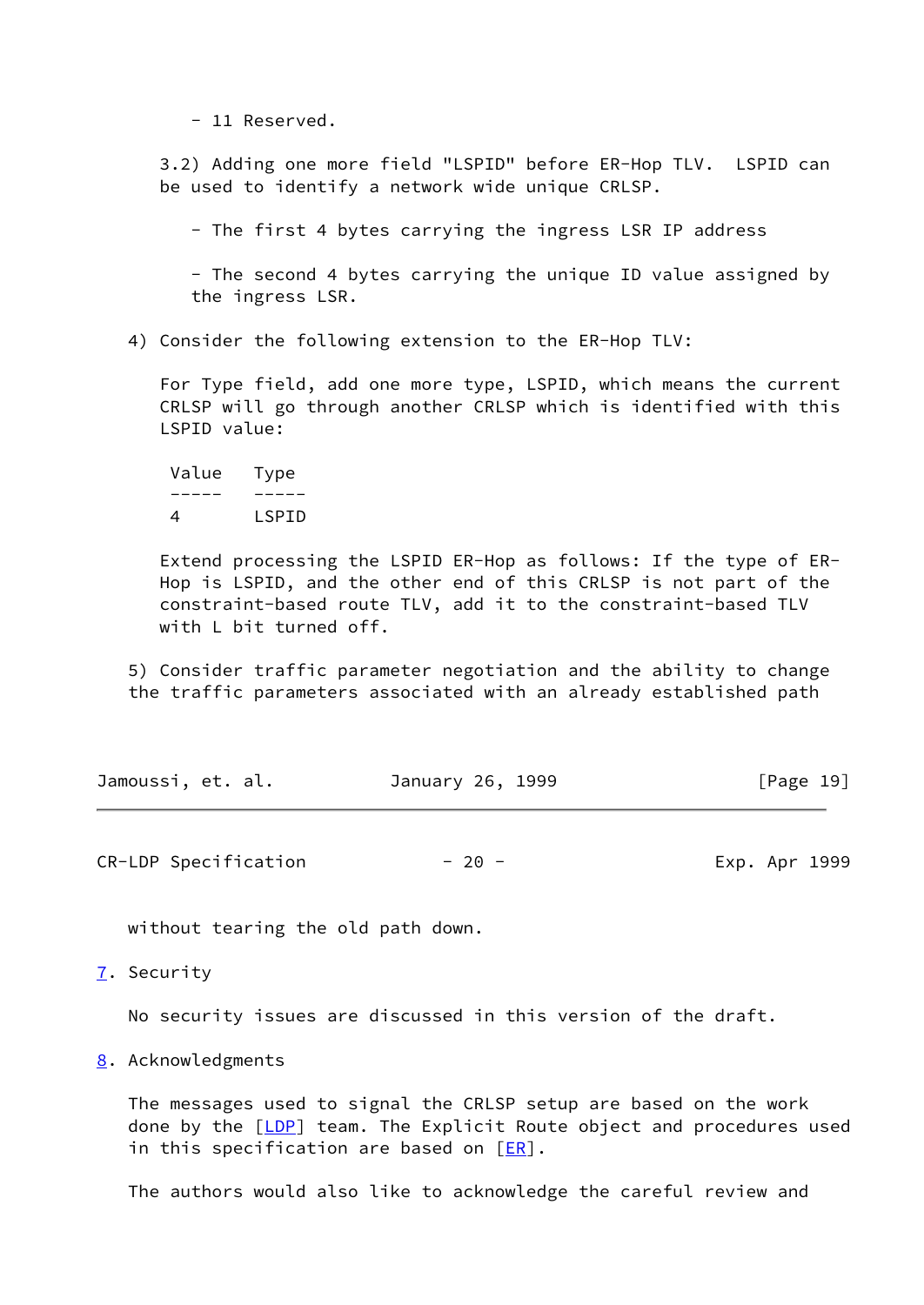comments of Osama Aboul-Magd, Ken Hayward, Greg Wright, Geetha Brown, Brian Williams, Peter Ashwood-smith, Paul Beaubien, Matthew Yuen, Liam Casey, and Ankur Anand.

<span id="page-23-8"></span>[9](#page-23-8). References

<span id="page-23-1"></span> [FRAME] Callon et al, "Framework for Multiprotocol Label Switching", work in progress [\(draft-ietf-mpls-framework-02](https://datatracker.ietf.org/doc/pdf/draft-ietf-mpls-framework-02)), November 1997.

<span id="page-23-2"></span> [ARCH] Rosen et al, "Multiprotocol Label Switching Architecture", work in progress [\(draft-ietf-mpls-arch-02](https://datatracker.ietf.org/doc/pdf/draft-ietf-mpls-arch-02)), July 1998.

<span id="page-23-0"></span> [LDP] Andersson et al, "Label Distribution Protocol Specification" work in progress [\(draft-ietf-mpls-ldp-02.txt\)](https://datatracker.ietf.org/doc/pdf/draft-ietf-mpls-ldp-02.txt), November 1998.

<span id="page-23-6"></span> [ER] Guerin et al, "Setting up Reservations on Explicit Paths using RSVP", work in progress [\(draft-guerin-expl-path-rsvp-01.txt,](https://datatracker.ietf.org/doc/pdf/draft-guerin-expl-path-rsvp-01.txt) November 1997.

<span id="page-23-3"></span> [TER] Awduche et al, "Requirements for Traffic Engineering Over MPLS", work in progress [\(draft-awduche-mpls-traffic-eng-00](https://datatracker.ietf.org/doc/pdf/draft-awduche-mpls-traffic-eng-00)), April 1998.

<span id="page-23-4"></span> [VPN1] Heinanen et al, "MPLS Mappings of Generic VPN Mechanisms", work in progress [\(draft-heinanen-generic-vpn-mpls-00\)](https://datatracker.ietf.org/doc/pdf/draft-heinanen-generic-vpn-mpls-00), August 1998.

<span id="page-23-5"></span> [VPN2] Jamieson et al, "MPLS VPN Architecture" work in progress [\(draft-jamieson-mpls-vpn-00\)](https://datatracker.ietf.org/doc/pdf/draft-jamieson-mpls-vpn-00), August 1998.

 [RFC2215] S. Shenker and J. Wroclawski, General Characterization Parameters for Integrated Service Network Elements, [RFC 2215,](https://datatracker.ietf.org/doc/pdf/rfc2215) Sep 1997.

<span id="page-23-7"></span> [SIN] B. Jamoussi, N. Feldman, and L. Andersson, "MPLS Ships in the Night with ATM", [\(draft-jamoussi-mpls-sin-00.txt](https://datatracker.ietf.org/doc/pdf/draft-jamoussi-mpls-sin-00.txt)), August 1998.

| Jamoussi, et. al. | January 26, 1999 | [Page 20] |  |
|-------------------|------------------|-----------|--|
|                   |                  |           |  |

 $CR-LDP$  Specification  $-21$  -  $21$  - Exp. Apr 1999

<span id="page-23-9"></span>[10.](#page-23-9) Author Information

Loa Andersson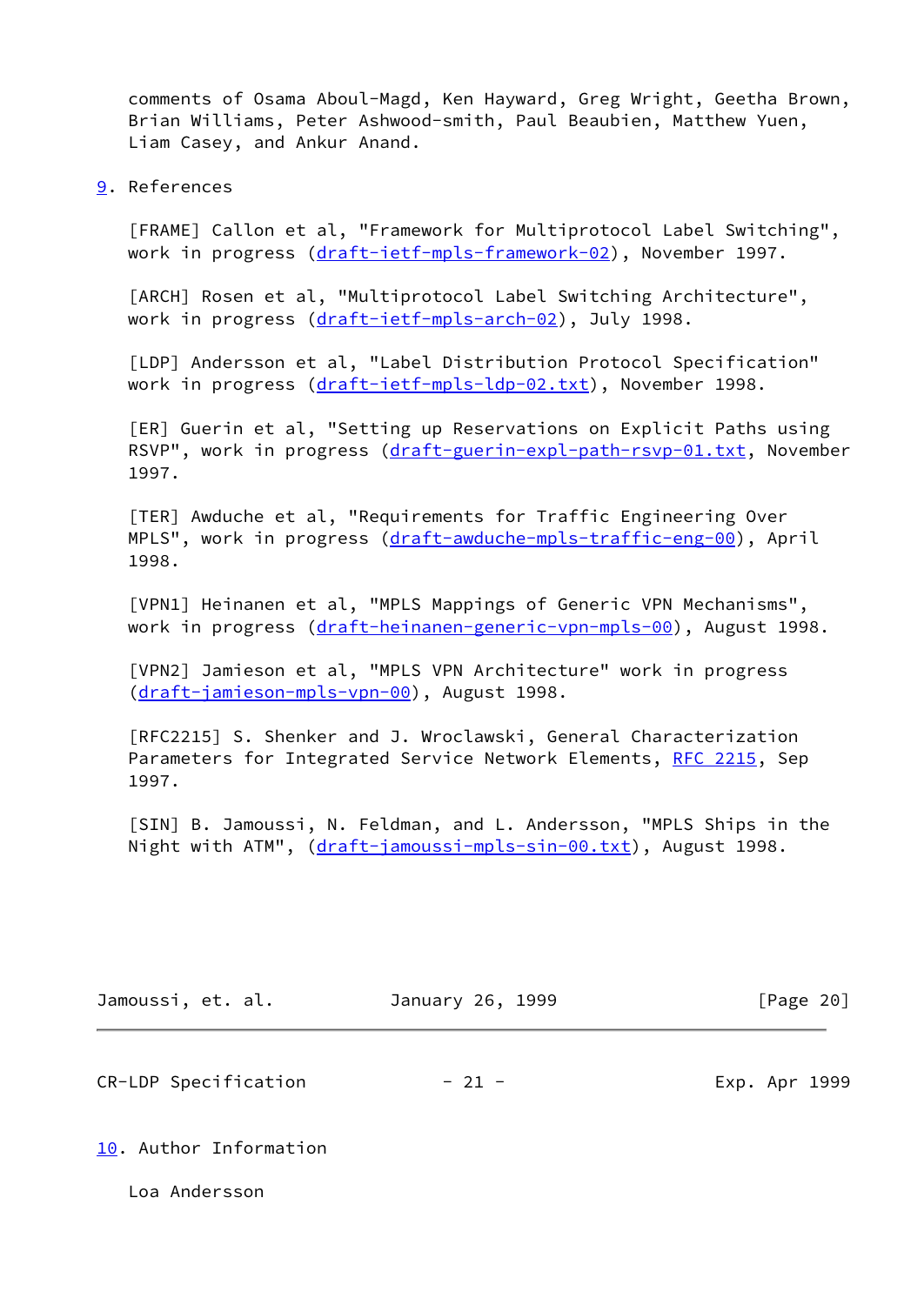Director Bay Architecture Lab, EMEA Kungsgatan 34, PO Box 1788 111 97 Stockholm, Sweden phone: +46 8 441 78 34 mobile +46 70 522 78 34 e-mail: loa\_andersson@baynetworks.com Ross Callon IronBridge Networks 55 Hayden Avenue, Lexington, MA 02173 Phone: +1-781-402-8017 Email: rcallon@ironbridgenetworks.com Ram Dantu Alcatel USA Inc. IP Competence Center 1201 E. Campbell Road.,446-315 Richadson, TX USA., 75081-2206 Phone: 972 996 2938 Fax: 972 996 5902 Email: ram.dantu@aud.alcatel.com Paul Doolan Ennovate Networks 330 Codman Hill Rd Marlborough MA 01719 Phone: 978-263-2002 email: pdoolan@ennovatenetworks.com Nancy Feldman IBM Corp. 17 Skyline Drive Hawthorne NY 10532 Phone: 914-784-3254 email: nkf@us.ibm.com Andre Fredette Nortel Networks 3 Federal Street Billerica, MA 01821 email: fredette@baynetworks.com Eric Gray Lucent Technologies, Inc 1600 Osgood St. North Andover, MA 01847 email: ewgray@lucent.com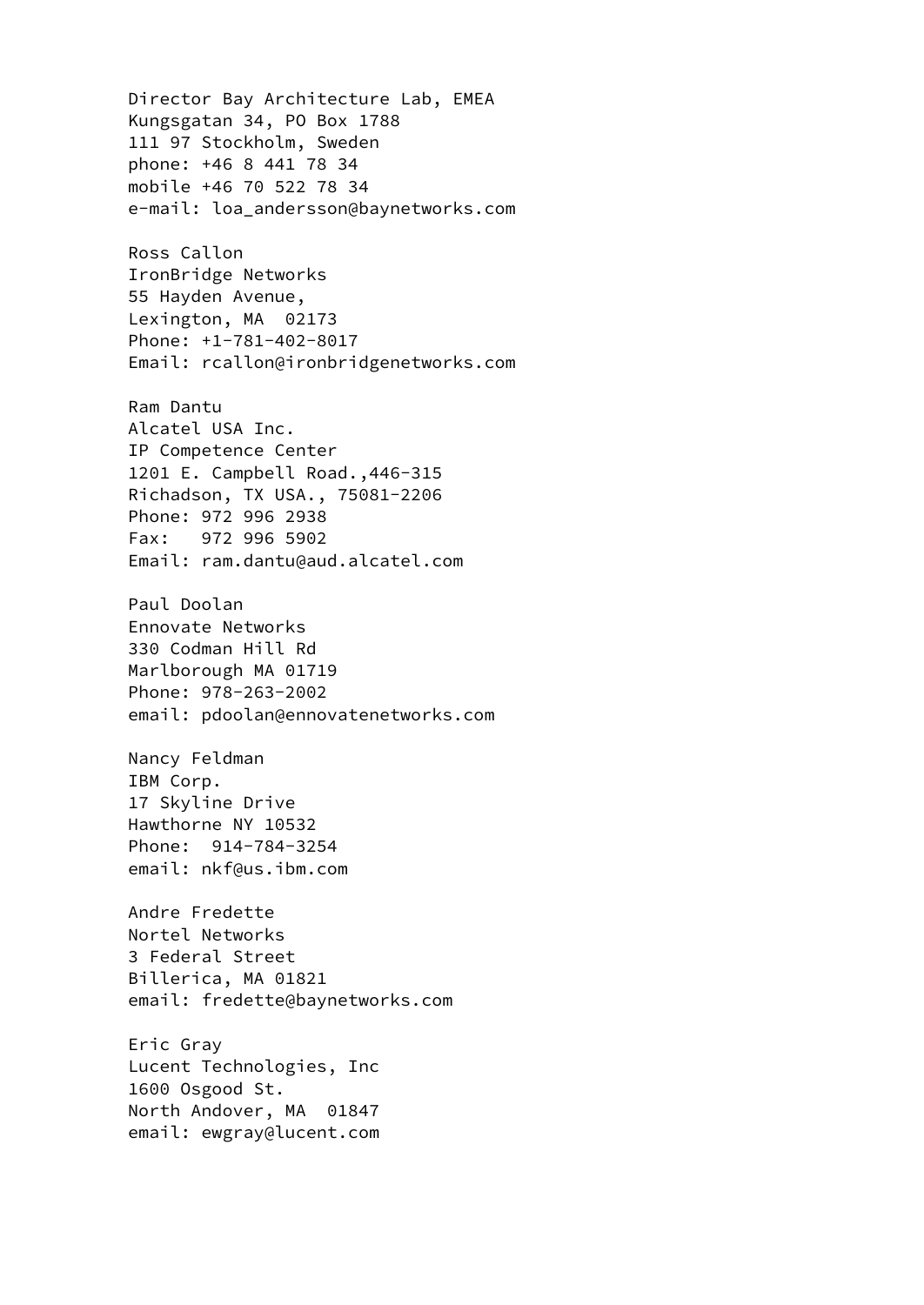CR-LDP Specification  $-22$  - Exp. Apr 1999

 Joel M. Halpern Newbridge Networks Inc. 593 Herndon Parkway Herndon, VA 20170 email: jhalpern@newbridge.com phone: 1-703-736-5954 fax: 1-703-736-5959 Juha Heinanen Telia Finland, Inc. Myyrmaentie 2 01600 VANTAA Finland Tel: +358 303 944 808 Email: jh@telia.fi Bilel Jamoussi Nortel Networks P O Box 3511 Station C Ottawa, ON K1Y 4H7 Canada phone: +1 613 765-4814 email: jamoussi@NortelNetworks.com Timothy E. Kilty Northchurch Communications 5 Corporate Drive, Andover, MA 018110 phone: 978 691-4656 Email: tkilty@northc.com Andrew G. Malis Ascend Communications, Inc. 1 Robbins Road Westford, MA 01886 phone: 978 952-7414 fax: 978 392-2074 Email: malis@ascend.com Muckai K Girish SBC Technology Resources, Inc. 4698 Willow Road Pleasanton, CA 94588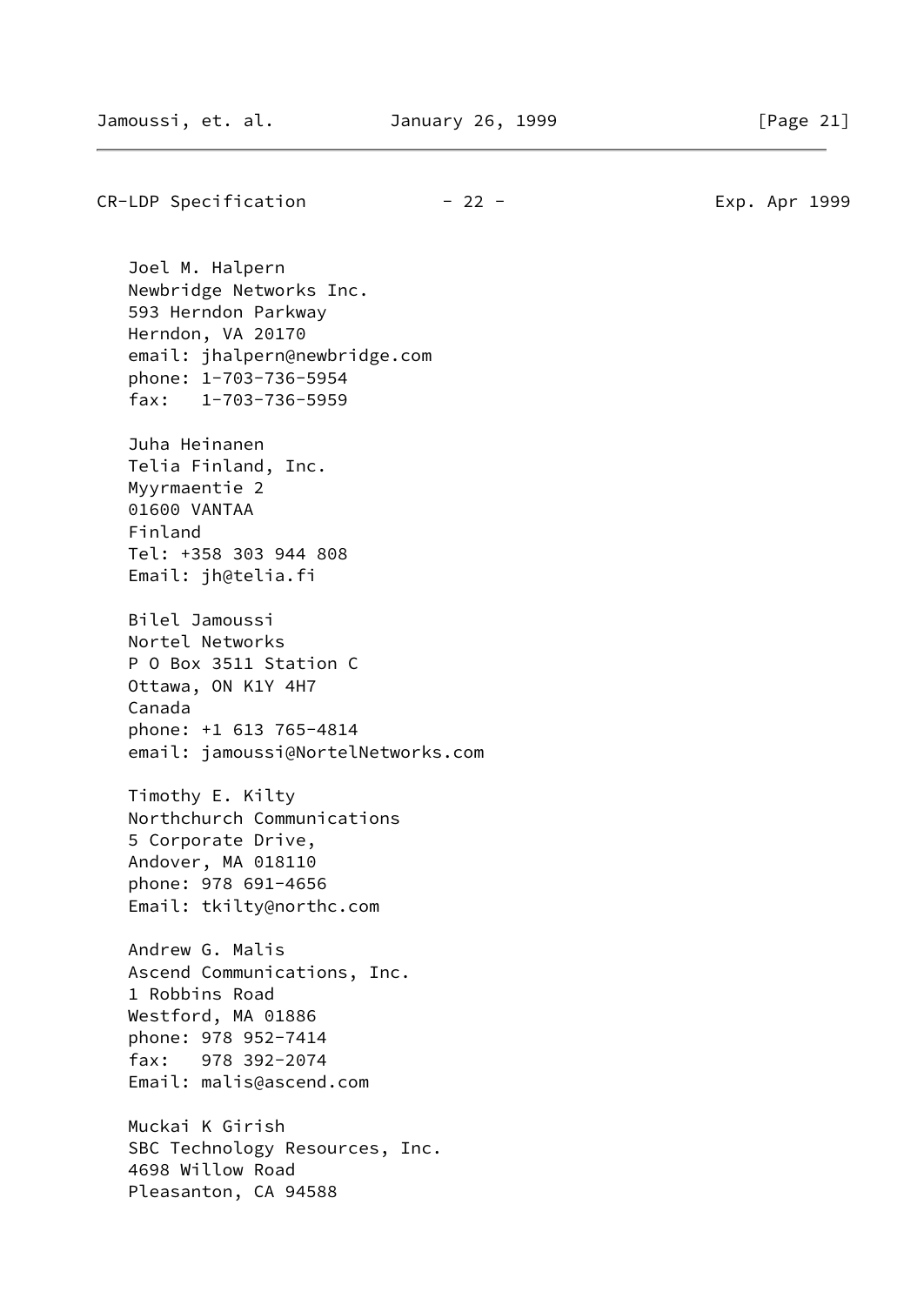Phone: (925) 598-1263 Fax: (925) 598-1321 Email: mgirish@tri.sbc.com

 Kenneth Sundell Ericsson SE-126 25 Stockholm Sweden

<span id="page-26-0"></span>specific node.

Jamoussi, et. al. January 26, 1999 [Page 22] CR-LDP Specification  $-23$  -  $-$  23 - Exp. Apr 1999 email: kenneth.sundell@etx.ericsson.se Pasi Vaananen Nokia Telecommunications 3 Burlington Woods Drive, Suite 250 Burlington, MA 01803 Phone: +1-781-238-4981 Email: pasi.vaananen@ntc.nokia.com Tom Worster General DataComm, Inc. 5 Mount Royal Ave. Marlboro MA 01752 Email: tom.worster@gdc.com Liwen Wu Alcatel U.S.A 44983 Knoll Square Ashburn, Va. 20147 USA Phone: (703) 724-2619 FAX: (703) 724-2005 Inet: liwen.wu@adn.alcatel.com Appendix A: CRLSP Establishment Examples [A.1](#page-26-0) Strict Constraint-Based Route Example This appendix provides an example for the setup of a strictly routed CRLSP. In this example, each abstract node is represented by a

The sample network used here is a four node network with two edge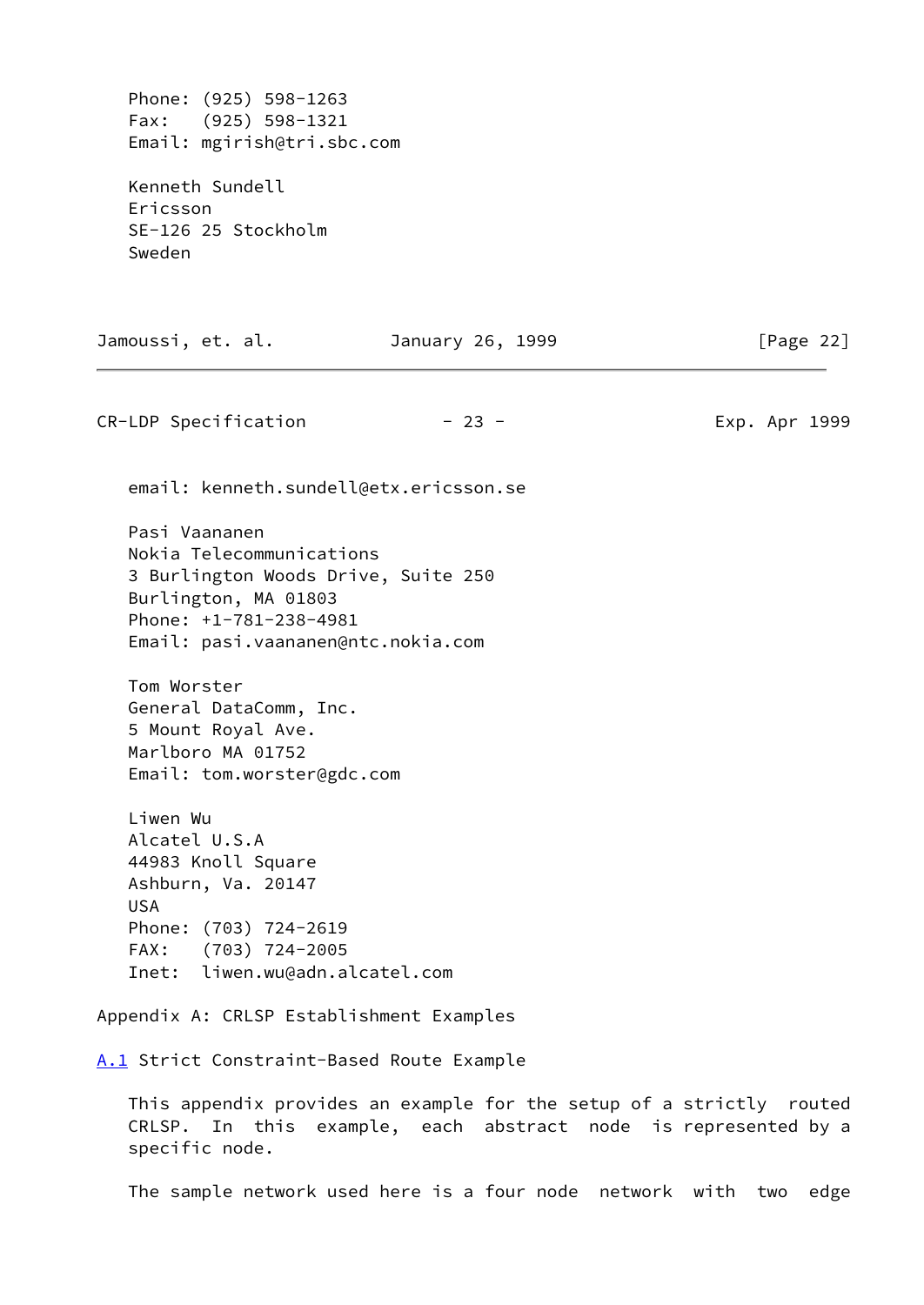LSRs and two core LSRs as follows:

a b c LSR1------LSR2------LSR3------LSR4

 LSR1 generates a Label Request Message as described in [Section 3.1](#page-4-0) of this draft and sends it to LSR2. This message includes the CR-TLV.

The CR-TLV is composed by a vector of three ER-Hop TLVs  $\langle a, b, c \rangle$ . The ER-Hop TLVs used in this example are of type 0x01 (IPv4 prefix) with a prefix length of 32. Hence, each ER-Hop TLV identifies a specific node as opposed to a group of nodes.

At LSR2, the following processing of the CR-TLV per **Section 4.8.1** of this draft takes place:

1) The first hop <a> is part of the abstract node LSR2. Therefore, the first step passes the test. Go to step 2.

Jamoussi, et. al. January 26, 1999 [Page 23]

CR-LDP Specification - 24 - Exp. Apr 1999

2) There is a second ER-Hop, <b>. Go to step 3.

 3) LSR2 is not part of the abstract node described by the second ER-Hop <b>. Go to Step 4.

 4) LSR2 determines that it is topologically adjacent to the abstract node described by the second ER-Hop <b>. LSR2 selects a next hop (LSR3) which is the abstract node. LSR2 deletes the first ER-Hop  $\langle a \rangle$  from the CR-TLV which now becomes  $\langle b, c \rangle$ . Go to [Section 4.8.2.](#page-16-1)

At LSR2, the following processing of **Section 4.8.2** takes place:

 Executing algorithm 4.8.1 did not result in the removal of the CR-TLV.

 Also, LSR2 is not a member of the abstract node described by the first ER-Hop <b>.

Finally, the first ER-Hop <b> is a strict hop.

Therefore, processing [section 4.8.2](#page-16-1) does not result in the insertion of new ER-Hops. The selection of the next hop has been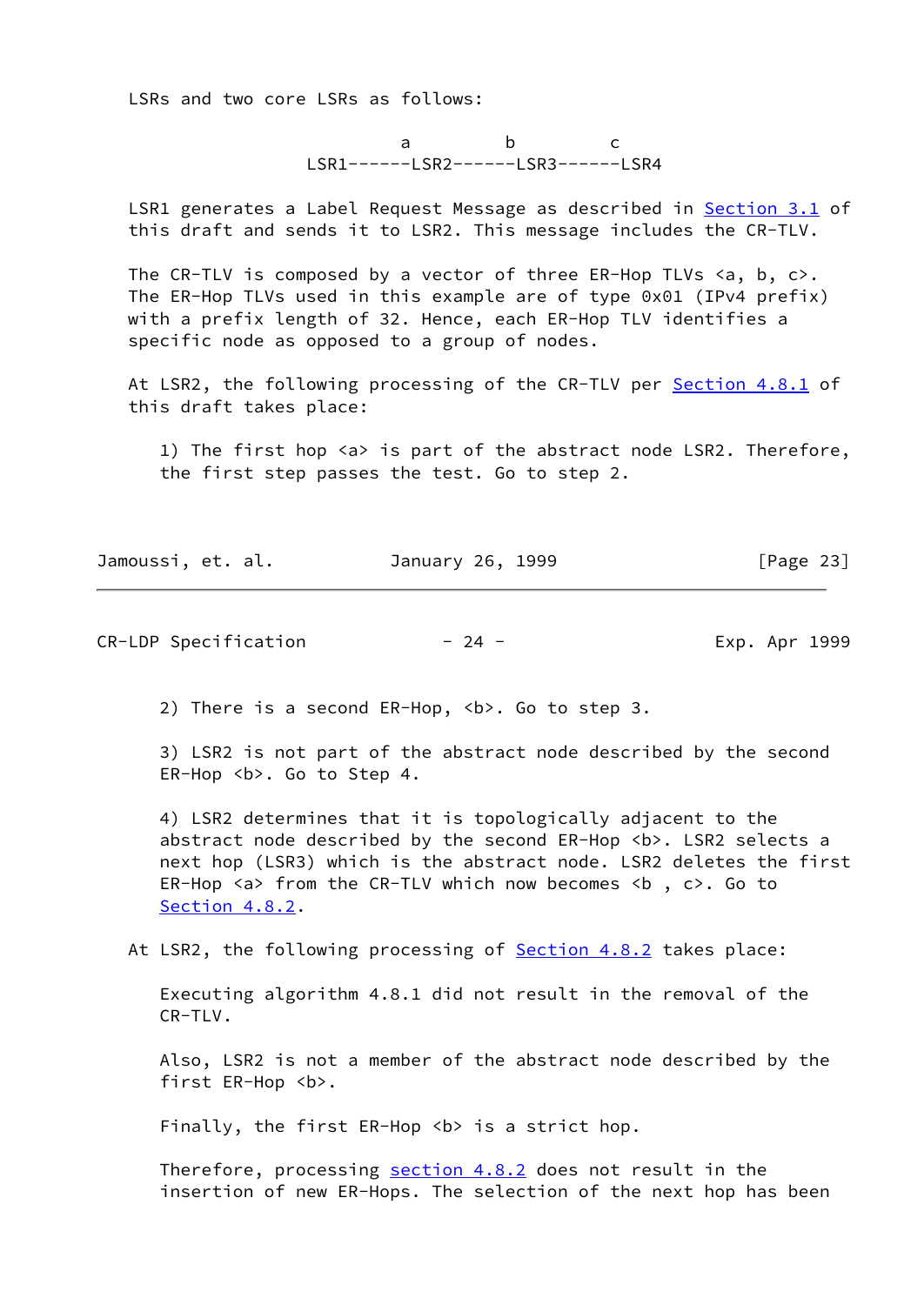already done is step 4 of [Section 4.8.1](#page-14-1) and the processing of the CR-TLV is completed at LSR2. In this case, the Label Request Message including the CR-TLV <b. c> is progressed by LSR2 to LSR3.

 At LSR3, a similar processing to the CR-TLV takes place except that the incoming CR-TLV = **, c> and the outgoing CR-TLV is**  $**6**$ **.** 

At LSR4, the following processing of [section 4.8.1](#page-14-1) takes place:

 1) The first hop <c> is part of the abstract node LSR4. Therefore, the first step passes the test. Go to step 2.

 2) There is no second ER-Hop, this indicates the end of the CRLSP. The CR-TLV is removed from the Label Request Message. Processing continues with **Section 4.8.2.** 

At LSR4, the following processing of **Section 4.8.2** takes place:

 Executing algorithm 4.8.1 resulted in the removal of the CR-TLV. LSR4 does not add a new CR-TLV.

 Therefore, processing [section 4.8.2](#page-16-1) does not result in the insertion of new ER-Hops. This indicates the end of the CRLSP and the processing of the CR-TLV is completed at LSR4.

At LSR4, processing of **[Section 3.2](#page-4-1)** is invoked. The first condition is satisfied (LSR4 is the egress end of the CRLSP and upstream mapping has been requested). Therefore, a Label Mapping Message is generated

| Jamoussi, et. al. | January 26, 1999 | [Page 24] |
|-------------------|------------------|-----------|
|-------------------|------------------|-----------|

CR-LDP Specification  $-25$  -  $-$  Exp. Apr 1999

by LSR4 and sent to LSR3.

At LSR3, the processing of **[Section 3.2](#page-4-1)** is invoked. The second condition is satisfied (LSR3 received a mapping from its downstream next hop LSR4 for a CRLSP for which an upstream request is still pending). Therefore, a Label Mapping Message is generated by LSR3 and sent to LSR2.

 At LSR2, a similar processing to LSR 3 takes place and a Label Mapping Message is sent back to LSR1 which completes the end-to-end CRLSP setup.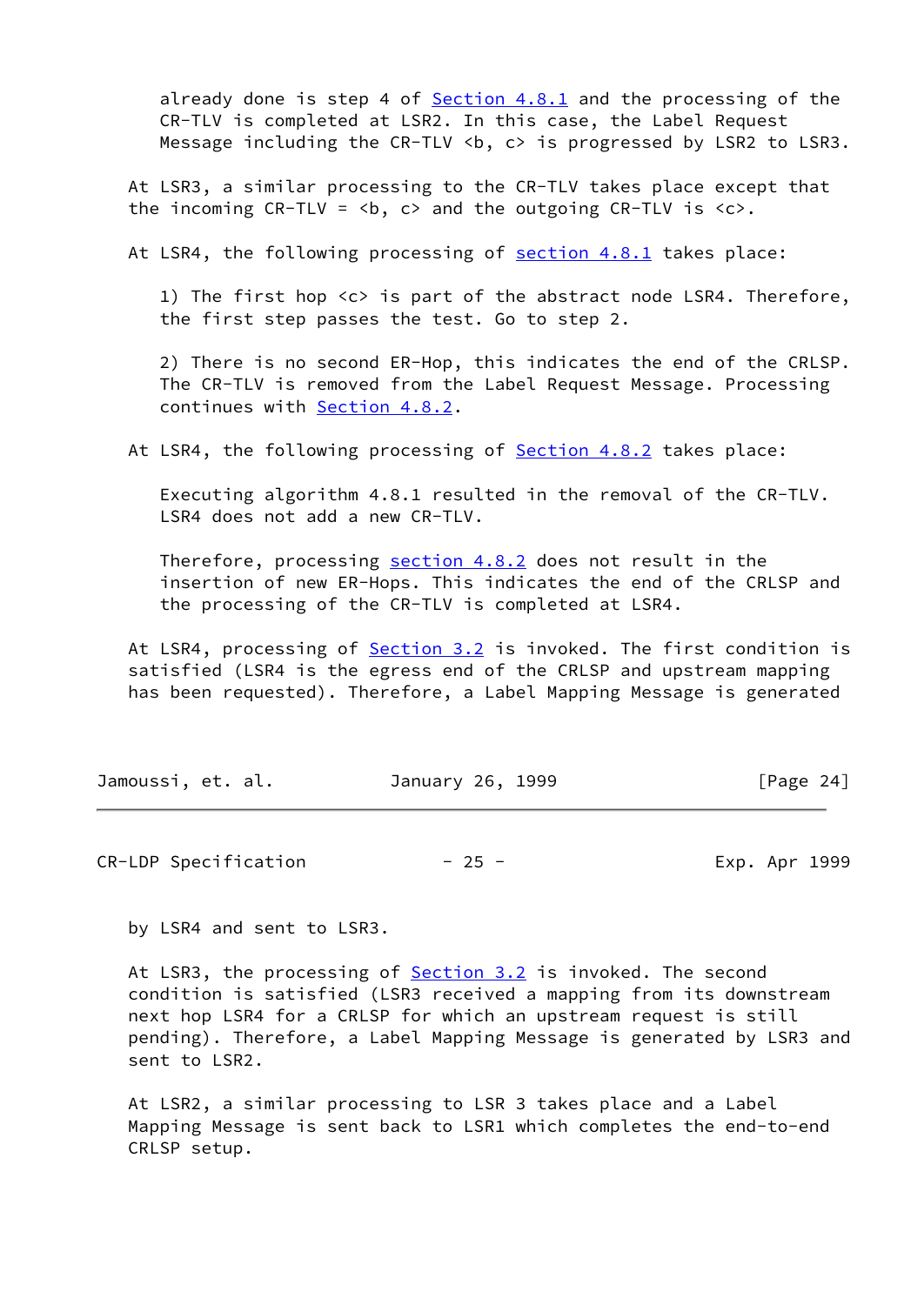<span id="page-29-0"></span>[A.2](#page-29-0). Node Groups and Specific Nodes Example

 A request at an ingress LSR to setup a CRLSP might originate from a management system or an application, the details are implementation specific.

 The ingress LSR uses information provided by the management system or the application and possibly also information from the routing database to calculated the constraint-based route and to create the Label Request Message.

 The Label request message carries together with other necessary information a CR-TLV defining the constraint-based routed path. In our example the list of hops in the ER-Hop TLV is supposed to contain an abstract node representing a group of nodes, an abstract node representing a specific node, another abstract node representing a group of nodes, and an abstract node representing a specific egress point.

In--{Group  $1$ }--{Specific A}--{Group  $2$ }--{Specific Out: B}

The CR-TLV contains four ER-Hop TLVs:

 1. An ER-Hop TLV that specifies a group of LSR valid for the first abstract node representing a group of nodes (Group 1).

2. An ER-Hop TLV that indicates the specific node (Node A).

 3. An ER-Hop TLV that specifies a group of LSRs valid for the second abstract node representing a group of nodes (Group 2).

 4. An ER-Hop TLV that indicates the specific egress point for the CRLSP (Node B).

All the ER-Hop TLVs are strictly routed nodes.

The setup procedure for this CRLSP works as follows:

| Jamoussi, et. al. | January 26, 1999 | [Page 25] |
|-------------------|------------------|-----------|
|                   |                  |           |

CR-LDP Specification  $-26$  -  $-$  Exp. Apr 1999

 1. The ingress node sends the Label Request to a node that is a member the group of nodes indicated in the first ER-Hop TLV, following normal routing for the specific node (A).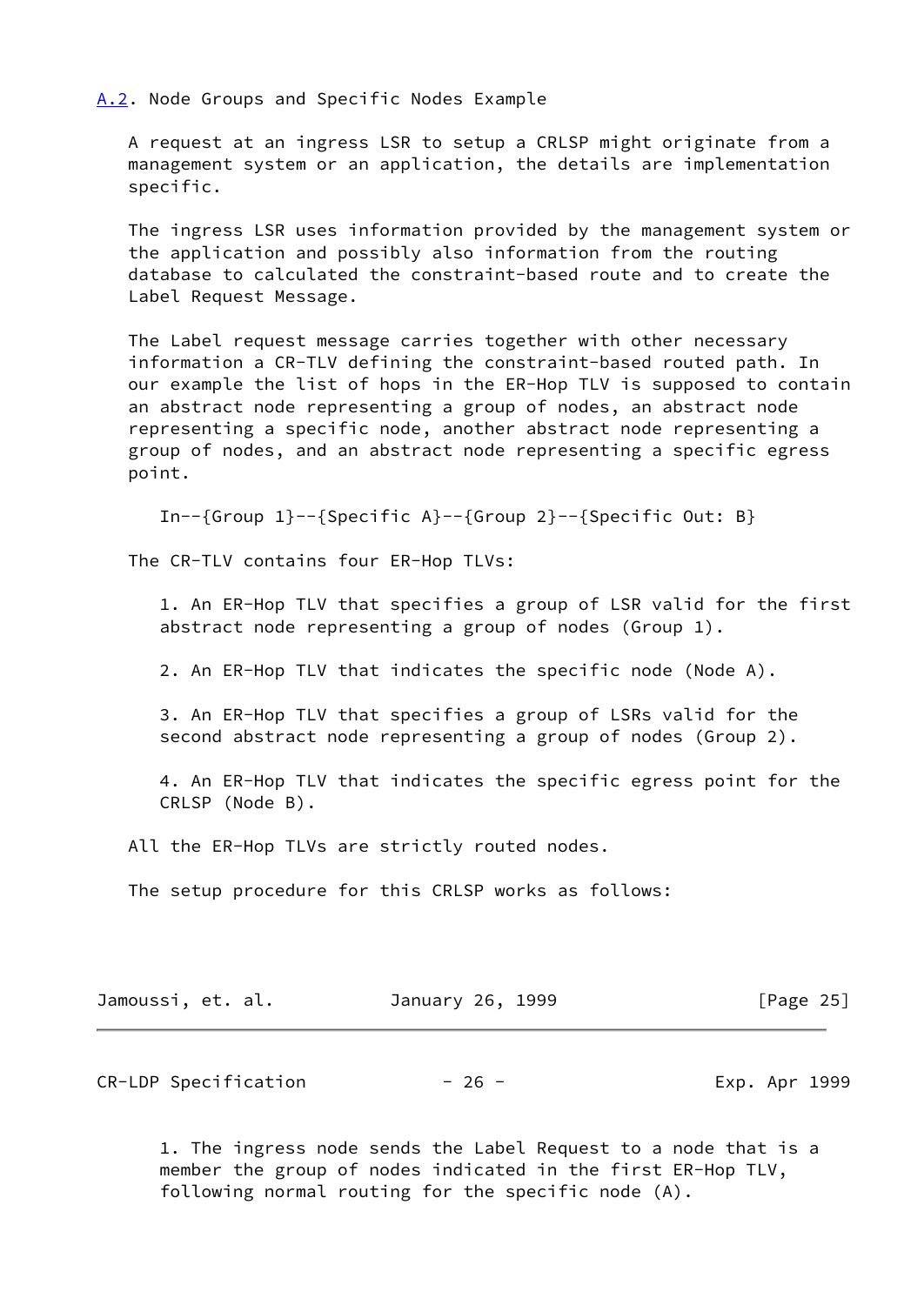2. The node that receives the message identifies itself as part of the group indicated in the first ER-Hop TLV, and that it is not the specific node (A) in the second. Further it realizes that the specific node (A) is not one of its next hops.

 3. It keeps the ER-Hop TLVs intact and sends a Label Request Message to a node that is part of the group indicated in the first ER-Hop TLV (Group 1), following normal routing for the specific node (A).

 4. The node that receives the message identifies itself as part of the group indicated in the first ER-Hop TLV, and that it is not the specific node (A) in the second ER-Hop TLV. Further it realizes that the specific node (A) is one of its next hops.

 5. It removes the first ER-Hop TLVs and sends a Label Request Message to the specific node (A).

 6. The specific node (A) recognizes itself in the first ER-Hop TLV. Removes the specific ER-Hop TLV.

 7. It sends a Label Request message to a node that is a member of the group (Group 2) indicated in the ER-Hop TLV.

 8. The node that receives the message identifies itself as part of the group indicated in the first ER-Hop TLV, further it realizes that the specific egress node (B) is one of its next hops.

 9. It sends a Label Request message to the specific egress node (B).

 10. The specific egress node (B) recognizes itself as the egress for the CRLSP, it returns a Label Mapping Message, that will traverse the same path as the Label Request Message in the opposite direction.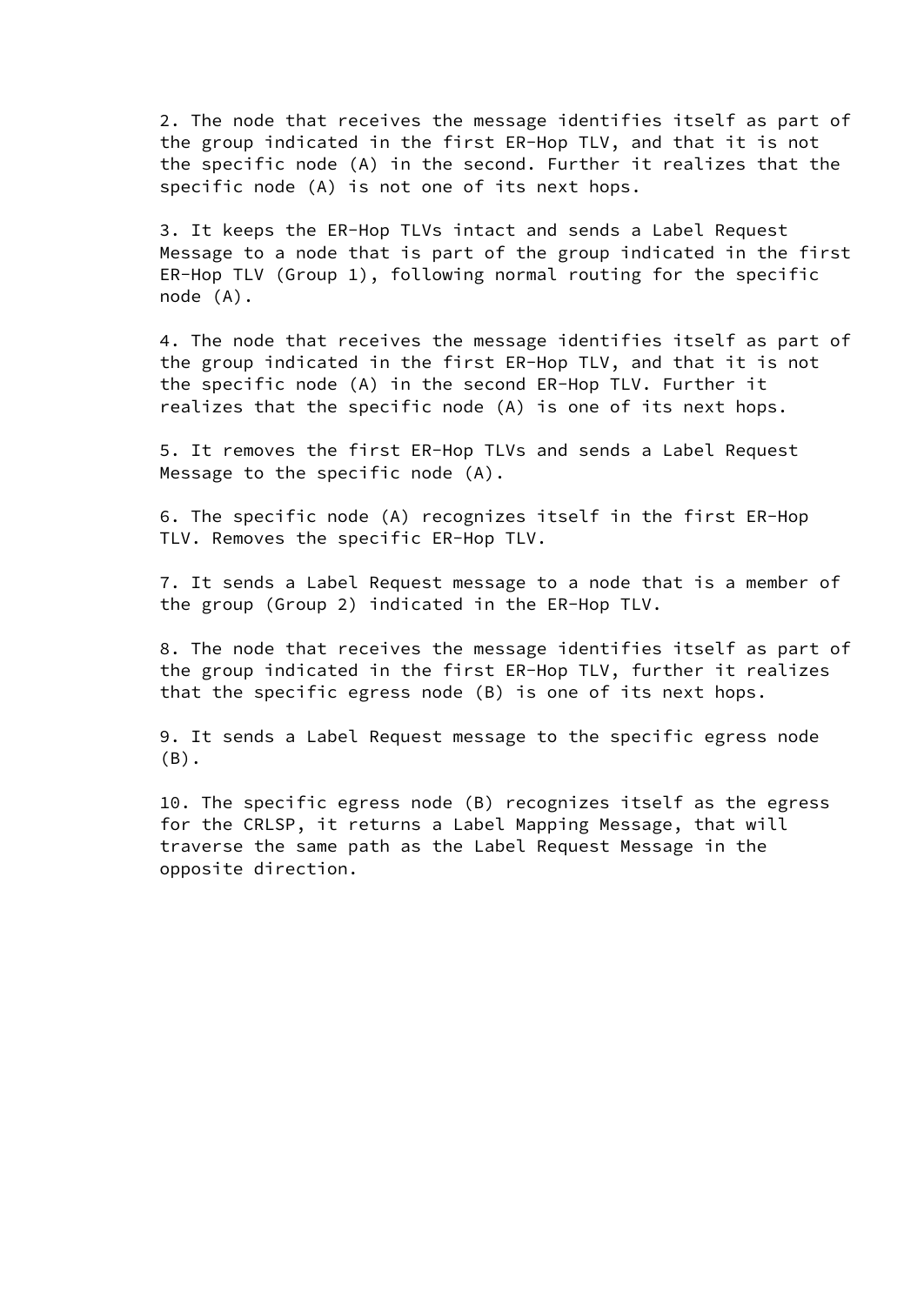CR-LDP Specification  $-27$  - The Exp. Apr 1999

<span id="page-31-0"></span>[Appendix B.](#page-31-0) CR-LDP Finite State Machine

 In this description of the CR-LDP FSM, behavior relating to the state of LDP messages is assumed to be defined (implicitly or explicitly) in [[LDP](#page-23-0)]. In particular, LDP is assumed to retain state information relating a Label Request made of a downstream neighbor to the Label Request message(s) of upstream neighbors (downstream-on-demand mode) which the (downstream) Label Request is meant to satisfy. This will be true of many potential applications of LDP, of which CR-LDP is an example. Minimally, this state should include message IDs of Label Requests (both sent and received) and the LSR(s) from which pending Label Request(s) were received.

The FSM describes CR-LDP behavior in the following operations:

- Start of CRLSP setup (in which a Label Request is sent);
- Processing the CR-TLV portion of Label Requests;
- Completion of CRLSP setup (via Label Mapping messages);
- Notification of originator when:
	- a loop is detected in a loose constraint-based route segment,
	- an ER-Hop is not reachable from a previous ER-Hop,
	- a next ER-Hop is strict and not directly connected to the current LSR or

 - the current LSR is strict and is not (part of the abstract node in) the first ER-Hop in the CR-TLV;

- Withdrawing a CRLSP.

 For the description, the following pictorial representations may be used as an aid to understanding:

| LSR .  | LSR <sub>2</sub> | $\cdots$ | LSR n |
|--------|------------------|----------|-------|
| ------ | -----<br>٠       |          | ----- |
| ER     | ER               |          | ER    |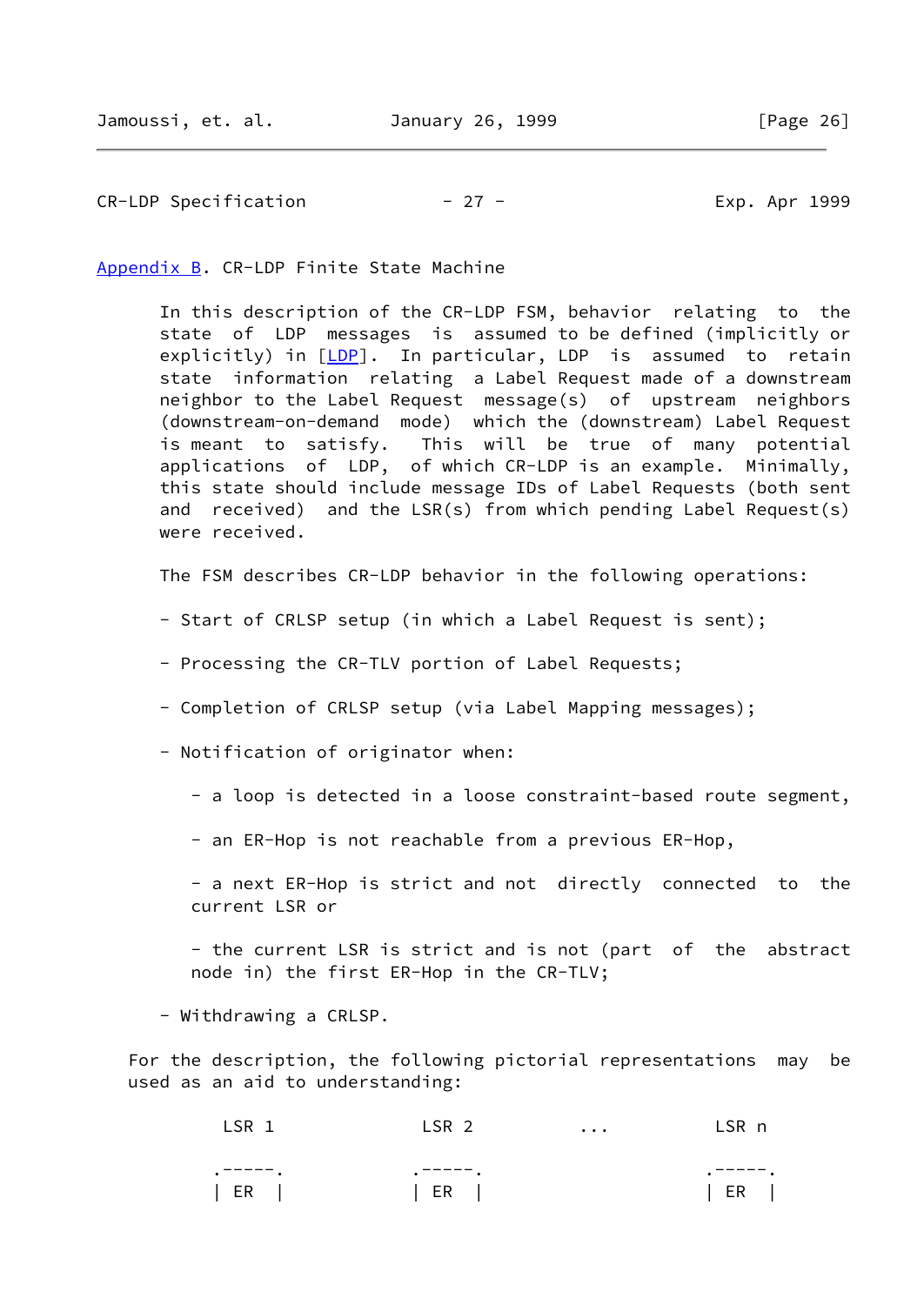

<span id="page-32-0"></span>

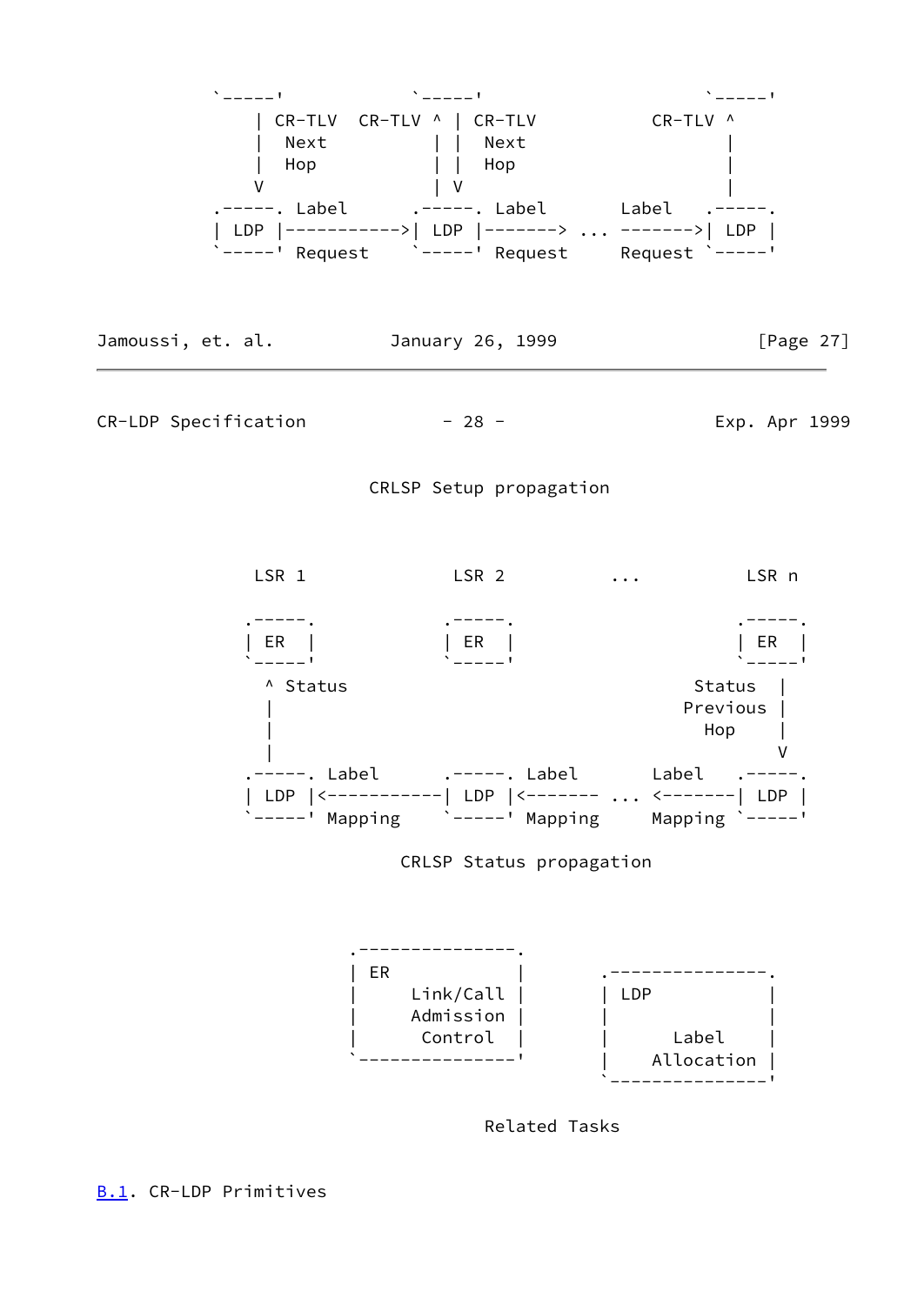The following sections describe the logical interactions between Constrain-based Route and LDP state machines in terms of primitives that describe the minimal information exchange required. These assume an asynchronous exchange model involving locally significant IDs that is used to tie status of a request to the initial setup and to allow LDP to relate incoming/outgoing Label Request messages. A synchronous model - possibly based on multiple threads - is also possible and would eliminate the need for IDs.

<span id="page-33-0"></span>[B.1.1](#page-33-0). CR to LDP Primitives

LDP\_SEND\_REQ( TLV\_List, To\_LSR, Identifier )

TLV\_List

TLVs to be sent to a neighboring LSR; includes at least an

| Jamoussi, et. al. |  | January 26, 1999 |  | [Page 28] |  |
|-------------------|--|------------------|--|-----------|--|
|                   |  |                  |  |           |  |

CR-LDP Specification - 29 - Exp. Apr 1999

CR-TLV and may contain additional TLVs (i.e. QoS TLVs).

To\_LSR

The neighbor LSR to which a Label Request is to be sent.

Identifier

 Locally significant unique identifier. May be used to associate the Label Request to be sent either with a Label Request that was previously received (e.g. - LSR 2 above) or a subsequent CRLSP Status (e.g. - LSR 1 above).

LDP\_SEND\_RSP( Status, Identifier )

Status

 Status of a specific CRLSP Setup Request. A Status of zero indicates success; other Status values are given in Error Subcodes section. This Status is carried in Label Mapping or Notification messages to the originator of the CRLSP setup.

Identifier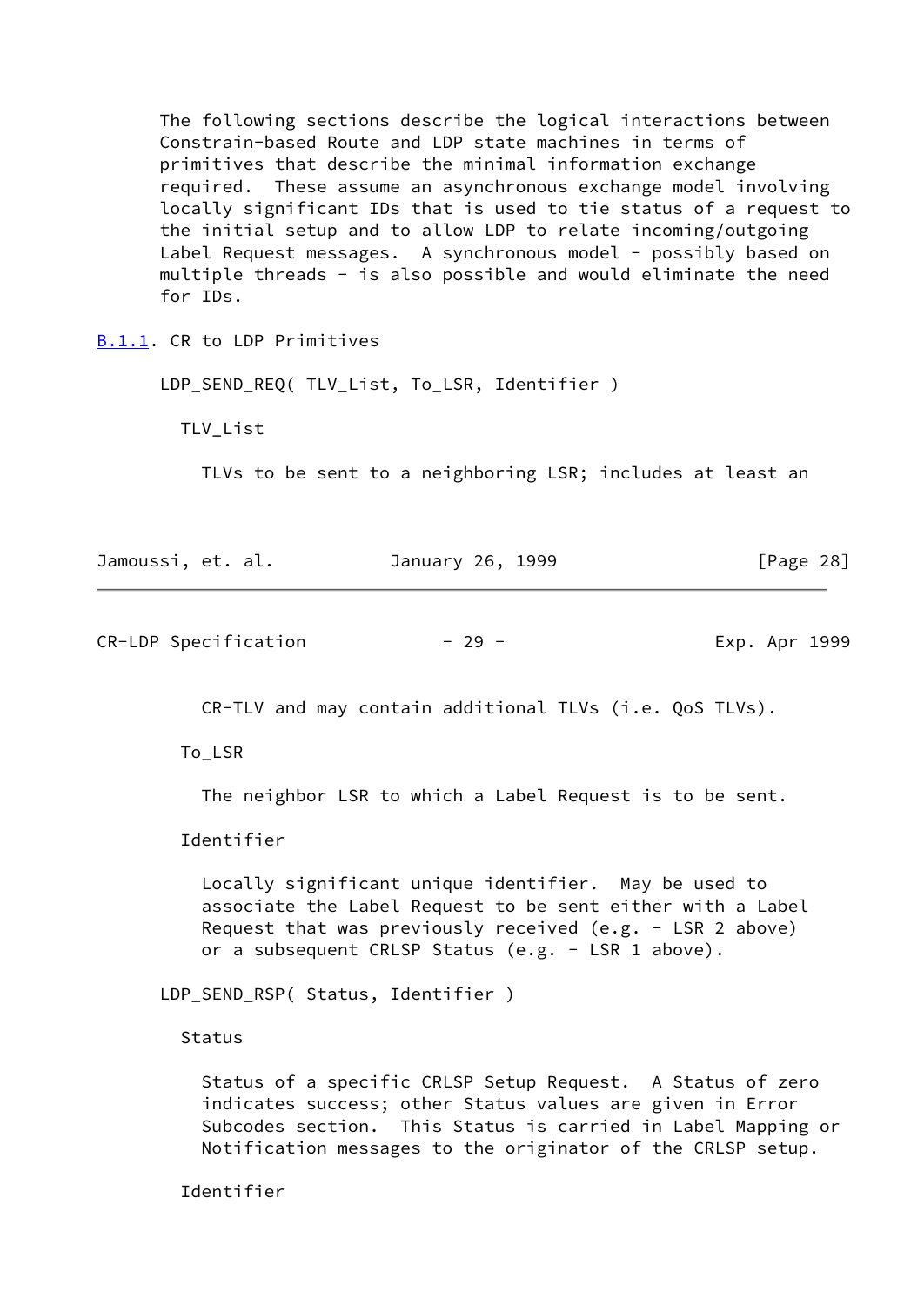Locally significant unique identifier used to associate the Label Mapping to be sent with a Label Request received (e.g. LSR n above).

<span id="page-34-0"></span>[B.1.2](#page-34-0). LDP to CR Primitives

CR\_RECEIVED\_REQ( TLV\_List, Identifier )

TLV\_List

 TLVs to be processed by the local constraint-based route function.

Identifier

 Locally significant unique identifier used to associate the received request either with a subsequent further request or a response. For example, the identifier provided here would be used in a subsequent LDP\_SEND\_REQ or LDP\_SEND\_RSP.

CR\_LSP\_STATUS( Status, Identifier )

Status

 Status of a specific CRLSP Setup Request. A Status of zero indicates success; other Status values are given in section Error Subcodes. This Status originated at the remote LSR

| Jamoussi, et. al. |  | January 26, 1999 |  | [Page 29] |  |
|-------------------|--|------------------|--|-----------|--|
|                   |  |                  |  |           |  |

CR-LDP Specification  $-30 -$  30 - Exp. Apr 1999

 which either completed the CRLSP setup or determined that CRLSP setup could not be done.

Identifier

 Locally significant unique identifier used to associate the received response with the original request. For example, this identifier would be the same as was used in the initial LDP\_SEND\_REQ.

<span id="page-34-1"></span>[B.2](#page-34-1). CR-LDP States

This document defines 3 states relative to any one specific CRLSP.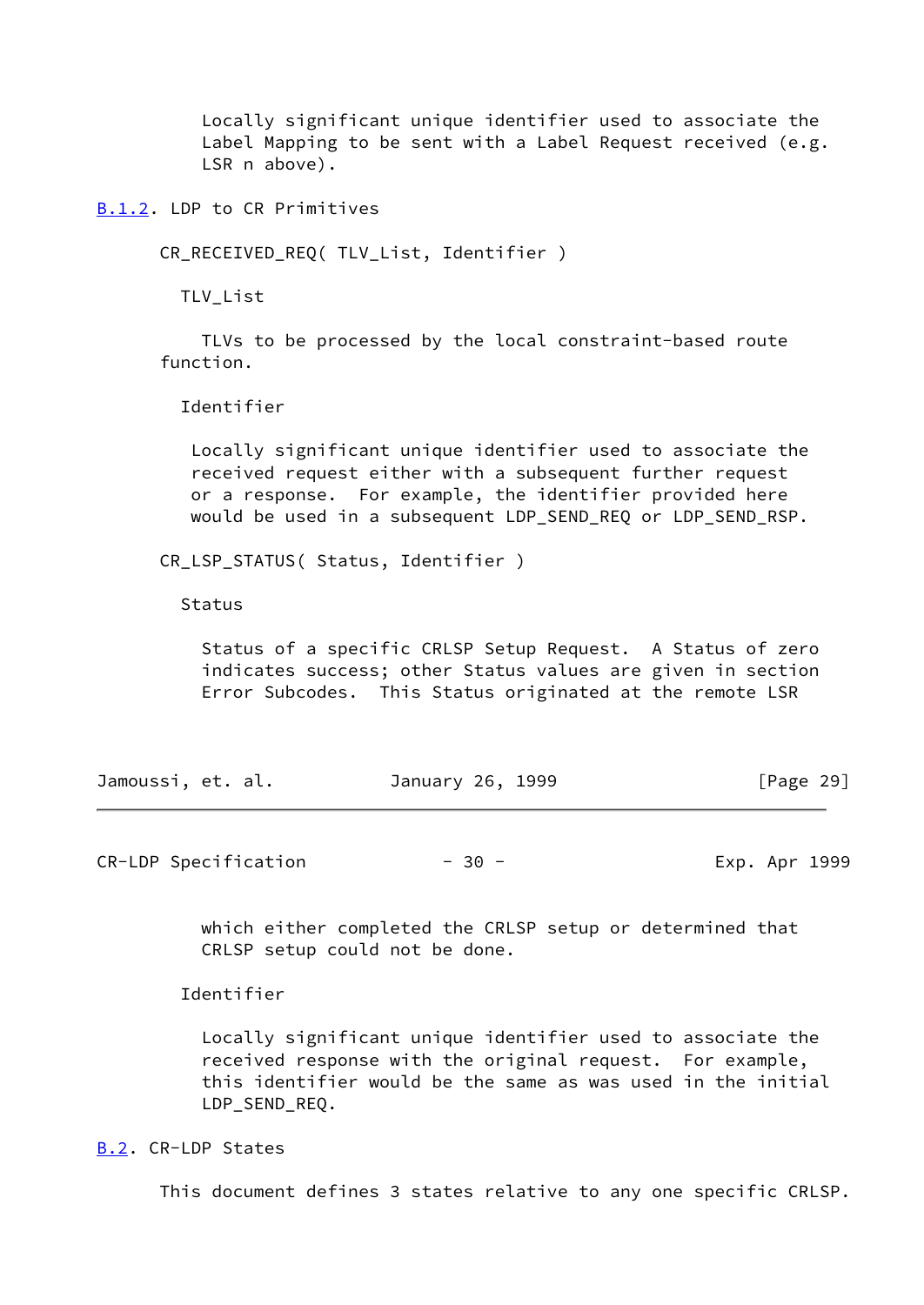#### They are:

CR Non Existant - no state information exists relative to this CRLSP;

 CR\_In\_Progress - LDP\_SEND\_REQ has been called in result of external input (e.g. - management);

 CR\_Established - a successful status has been received from an earlier setup.

 These states are defined such that no additional state is required to support CRLSPs using LDP at intermediate LSRs than is already required in LDP.

# <span id="page-35-0"></span>[B.3](#page-35-0). CR-LDP Events

 This document defines 4 events impacting any one specific CRLSP. They are:

 CR\_Start - a CRLSP is required based on an external stimulus (e.g. - management);

 CR\_Req\_Received - further CRLSP setup processing is required based on CR\_RECEIVED\_REQ (i.e. - from an upstream LSR's CRLSP Label Request);

 CR\_Setup\_Complete - CRLSP setup has been successfully completed based on CR\_LSP\_STATUS (with success status);

 CR\_LSP\_Failure - Either a CRLSP could not be established as requested, or a setup CRLSP has dropped; based on CR\_LSP\_STATUS (with error status).

<span id="page-35-1"></span>[B.4](#page-35-1). CR-LDP Transitions

State transitions are defined as follows:

| Jamoussi, et. al.    | January 26, 1999 | [Page 30]     |  |  |
|----------------------|------------------|---------------|--|--|
| CR-LDP Specification | $-31 -$          | Exp. Apr 1999 |  |  |
|                      |                  |               |  |  |

State **Event** Event Action New State ==================== ================= ====== ===============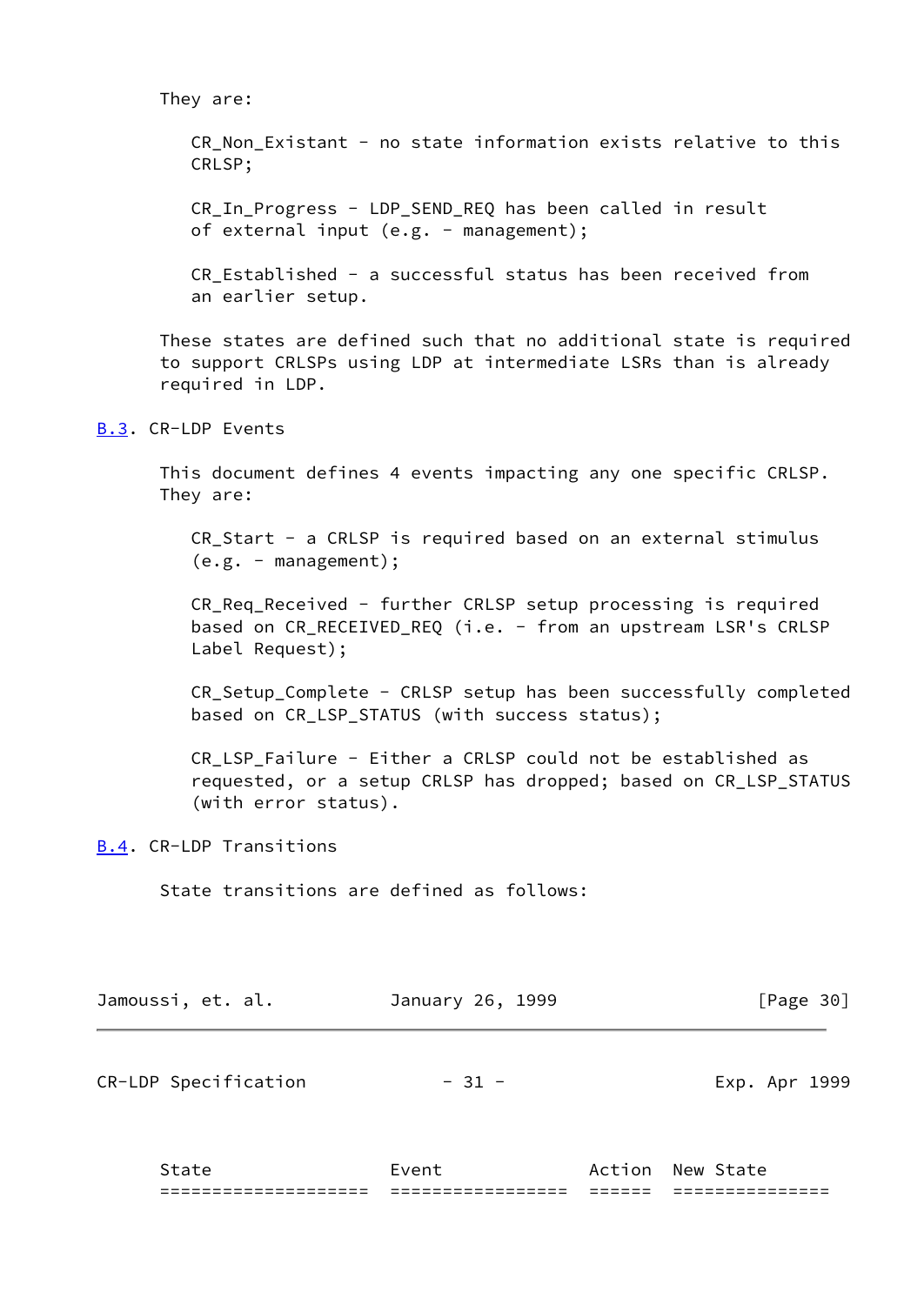| CR_Non_Existant | CR_Start          | $\perp$                 | CR_In_Progress  |
|-----------------|-------------------|-------------------------|-----------------|
| CR_Non_Existant | CR_Req_Rec        | 2                       | CR_Non_Existant |
| CR_In_Progress  | CR_Setup_Complete |                         | CR_Established  |
| CR_In_Progress  | CR_LSP_Failure    | 3                       | CR_Non_Existant |
| CR_Established  | CR_LSP_Failure    | $\overline{\mathbf{3}}$ | CR_Non_Existant |
|                 |                   |                         |                 |

Actions:

 1) Establish CRLSP state, create CR-TLV information, LDP\_SEND\_REQ.

- 2) Process CR-TLV (as described in "Processing of the Constraint-Based Route TLV" section) and either LDP\_SEND\_REQ or LDP\_SEND\_RSP.
- 3) Remove state information relative to this CRLSP (may notify management, other external source initially requiring

setup).

 For the purposes of this transition table, illegal transitions (not included in the table) are ignored.